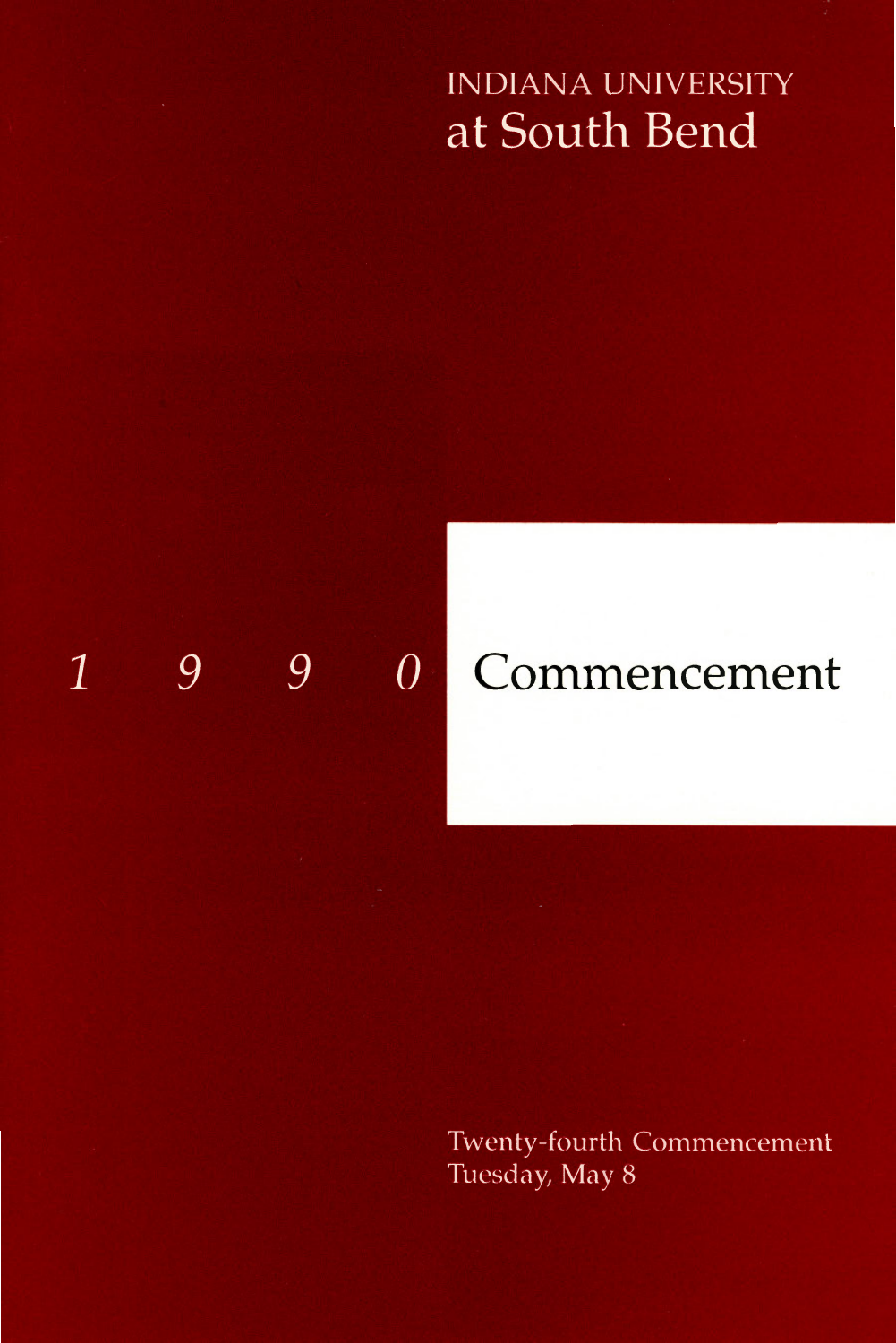## **TWENTY-FOURTH ANNUAL COMMENCEMENT**

### **INDIANA UNIVERSITY AT SOUTH BEND**

| 7:30 p.m., Thursday, May 8, 1990<br>Thomas Ehrlich, President of Indiana University, Presiding |                                                                                               |
|------------------------------------------------------------------------------------------------|-----------------------------------------------------------------------------------------------|
|                                                                                                | Conducted by Michael J. Esselstrom<br><b>Professor of Music</b>                               |
| THE STAR-SPANGLED BANNER Led by Robert W. Demaree, Jr.                                         | Chairperson, Division of Music                                                                |
| INVOCATION Glenn F. Chesnut                                                                    | Professor of History                                                                          |
| <b>INDUCTION CEREMONIES</b><br>Purdue University Carlton C. Potts                              | <b>Assistant Director</b><br>Purdue Alumni Association                                        |
|                                                                                                | President, Student Alumni Council                                                             |
|                                                                                                | Robert E. Gates<br><b>Trustee</b><br>Indiana University                                       |
|                                                                                                | Clarence H. Doninger<br>President<br>Indiana University Alumni Association                    |
| HAIL TO OLD I.ULed by Professor Demaree                                                        |                                                                                               |
| PRESENTATION OF THE CLASS Daniel Cohen                                                         | Chancellor                                                                                    |
| CHARGE TO THE CLASS President Ehrlich                                                          |                                                                                               |
| <b>CONFERRAL OF DEGREES</b><br>Purdue University Steven C. Beering                             | ÷,<br>President, Purdue University<br>Assisted by Don K. Gentry<br>Dean, School of Technology |
| Indiana University President Ehrlich                                                           | Assisted by Chancellor Cohen,<br>Deans, Chairpersons, and Directors<br>of the Academic Units  |
| INTRODUCTION OF GRADUATES Leonard E. James                                                     | Vice Chancellor, Student Services                                                             |
| AULD LANG SYNE Led by Professor Demaree                                                        |                                                                                               |
|                                                                                                |                                                                                               |
| RECESSIONAL IUSB Southold Wind Ensemble                                                        |                                                                                               |

 $\mathbf 1$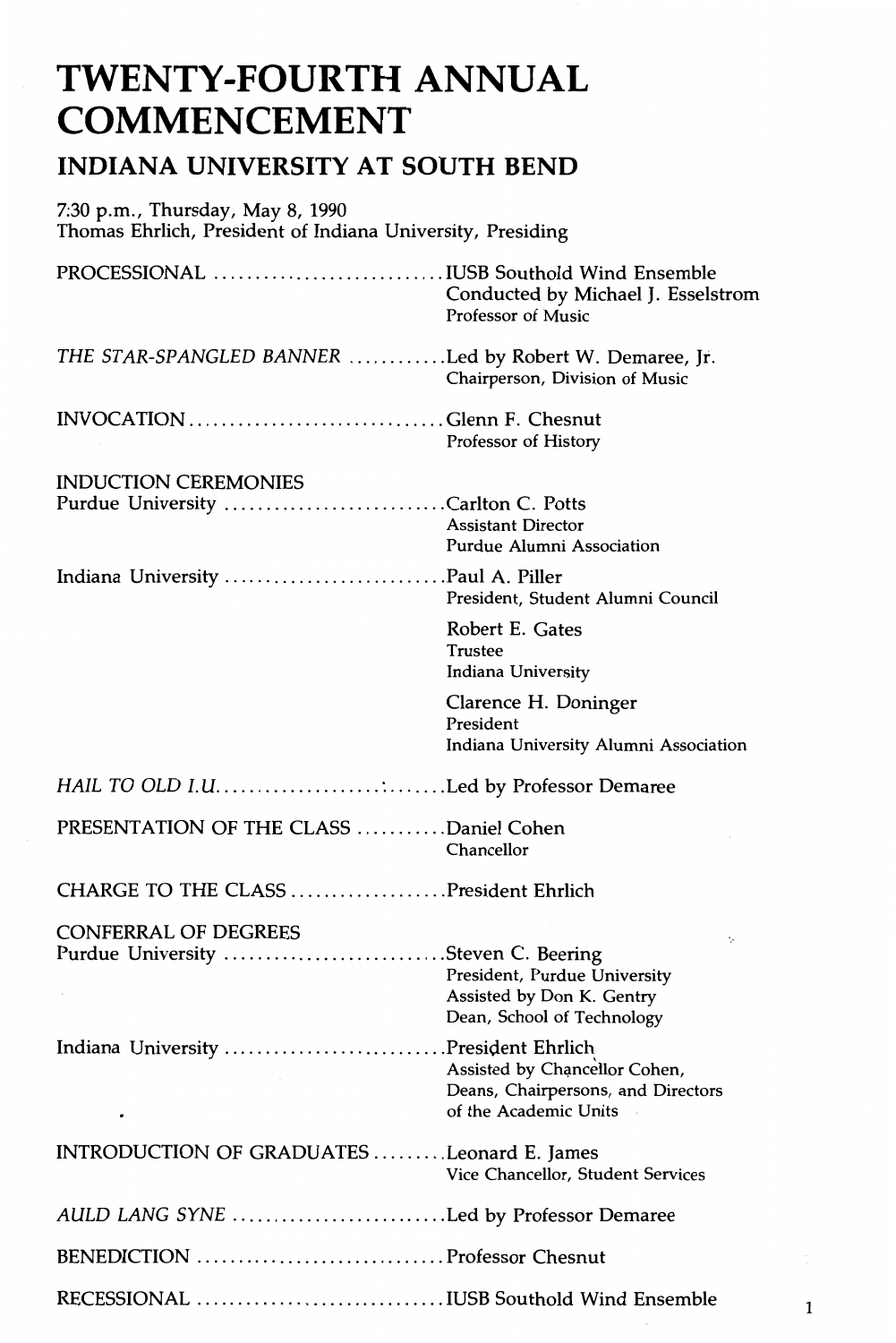### THE STAR-SPANGLED BANNER

0 say, can you see, by the dawn's early light, What so proudly we hail'd at the twilight's last gleaming? Whose broad stripes and bright stars, thro' the perilous fight, O'er the ramparts we watch'd, were so gallantly streaming? And the rockets' red glare, the bombs bursting in air, Gave proof thro' the night that our flag was still there. O say, does that Star-Spangled Banner yet wave O'er the land of the free and the home of the brave?

#### HAIL TO OLD l.U.

Come and join in song together, Shout with might and main; Our beloved Alma Mater, Sound her praise again.

### *Chorus*

Gloriana, Frangipana, E'er to her be true; She's the pride of Indiana, Hail to old I.U.! -Joe T. Giles, '94

### AULD LANG SYNE

Should auld acquaintance be forgot And never brought to mind? Should auld acquaintance be forgot And days of Auld Lang Syne? For Auld Lang Syne, my dear, For Auld Lang Syne, We'll tak' a cup o' kindness yet For Auld Lang Syne!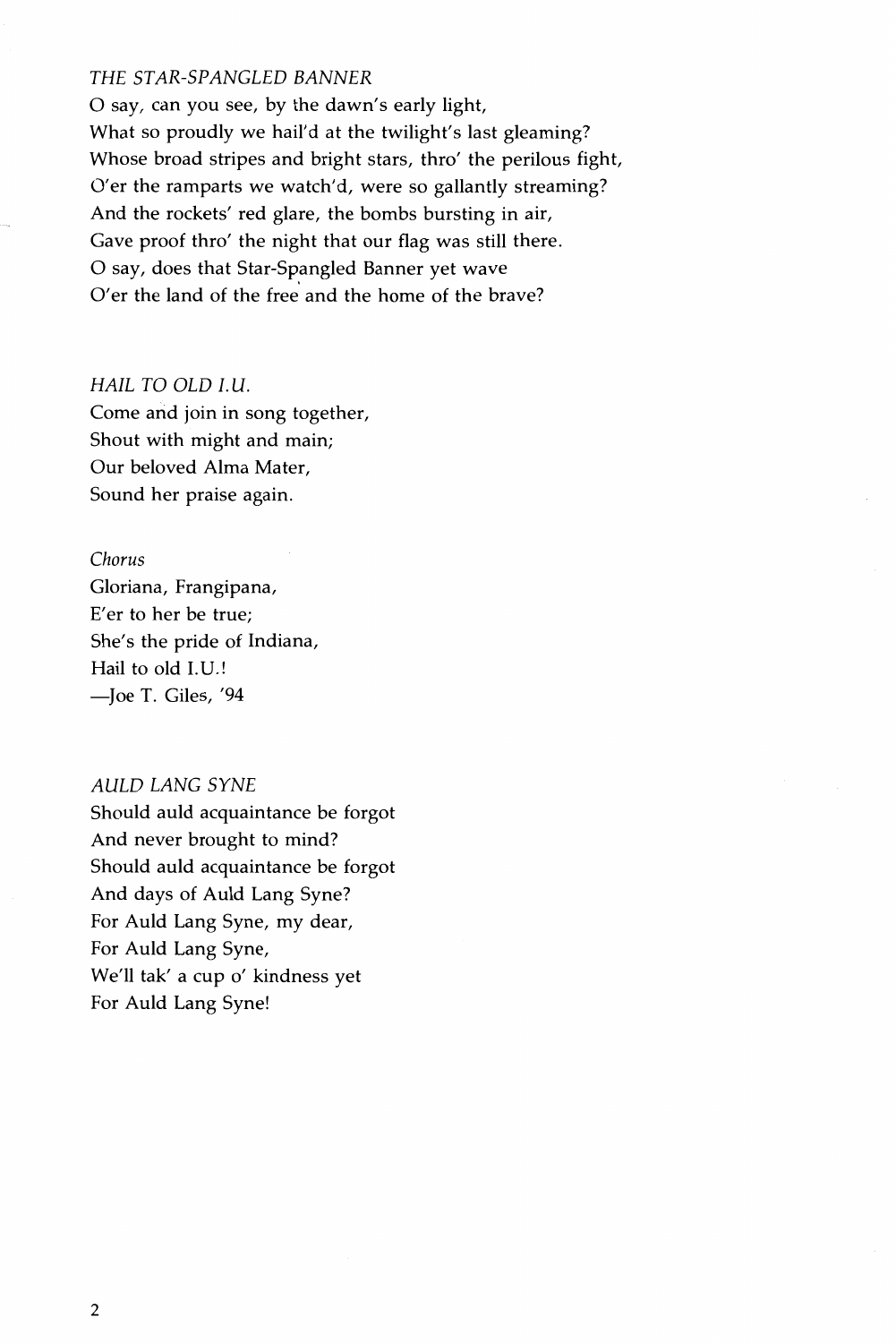## **MEMBERS OF THE PLATFORM PARTY**

Susanne P. Bair Trustee, Indiana University

Constance M. Baker Dean, School of Nursing

A. James Barnes Dean, School of Public and Environmental Affairs

Steven C. Beering President, Purdue University

Glenn F. Chesnut Professor of History

Daniel Cohen Chancellor

Robert W. Demaree, Jr. Chairperson, Division of Music

Clarence H. Doninger President, Indiana University Alumni Association

James W. Dye Trustee, Indiana University

Thomas Ehrlich President, Indiana University

Carol A. Ecker Trustee, Purdue University

Fred W. Emshousen Associate Dean, Purdue School of Technology

K. Gene Faris University Grand Marshal Professor of Education

Robert E. Gates Trustee, Indiana University

Don K. Gentry Dean, Purdue School of Technology

H. William Gilmore Dean, School of Dentistry

Theodore W. Hengesbach Director of Extended Programs

J. Paul Herr Acting Chairperson Division of Arts and Sciences

William P. Hojnacki Assistant Dean, School of Public and Environmental Affairs

Leonard E. James Vice Chancellor for Student Affairs

Paul A. Joray Dean, Division of Business and Economics

Fred S. Kahn Member, IUSB Board of Advisors

Lester C. Lamon Vice Chancellor for Academic Affairs

Shant Markarian Director, Dental Auxiliary Education

Karl Perusich Coordinator, Purdue Technology

Paul A. Piller President, Student Alumni Council

Carlton C. Potts Assistant Director Purdue Alumni Association

Samuel Raitzin Member, IUSB Board of Advisors

Melvin Reed Member, IUSB Board of Advisors

Linda A. Rothrock Member, IUSB Board of Advisors

Franklin D. Schurz, Jr. Member, IUSB Board of Advisors

E. Marcia Sheridan Dean, Division of Education

William S. Shields Member, IUSB Board of Advisors

Janet C. Shirley University Platform Marshal Secretary to the Trustees of Indiana University

Richard B. Stoner President, The Trustees of Indiana University

Ann W. Swedeen Trustee, Indiana University

Lucille L. Travis Acting Assistant Dean School of Nursing

Barbara K. Warner Member, IUSB Board of Advisors

James E. Weigand Dean, School of Continuing Studies

Darwin L. Wiekamp Member, IUSB Board of Advisors

Douglas M. Wilson Vice President for University Relations and External Affairs

Lester M. Wolfson Chancellor Emeritus, IUSB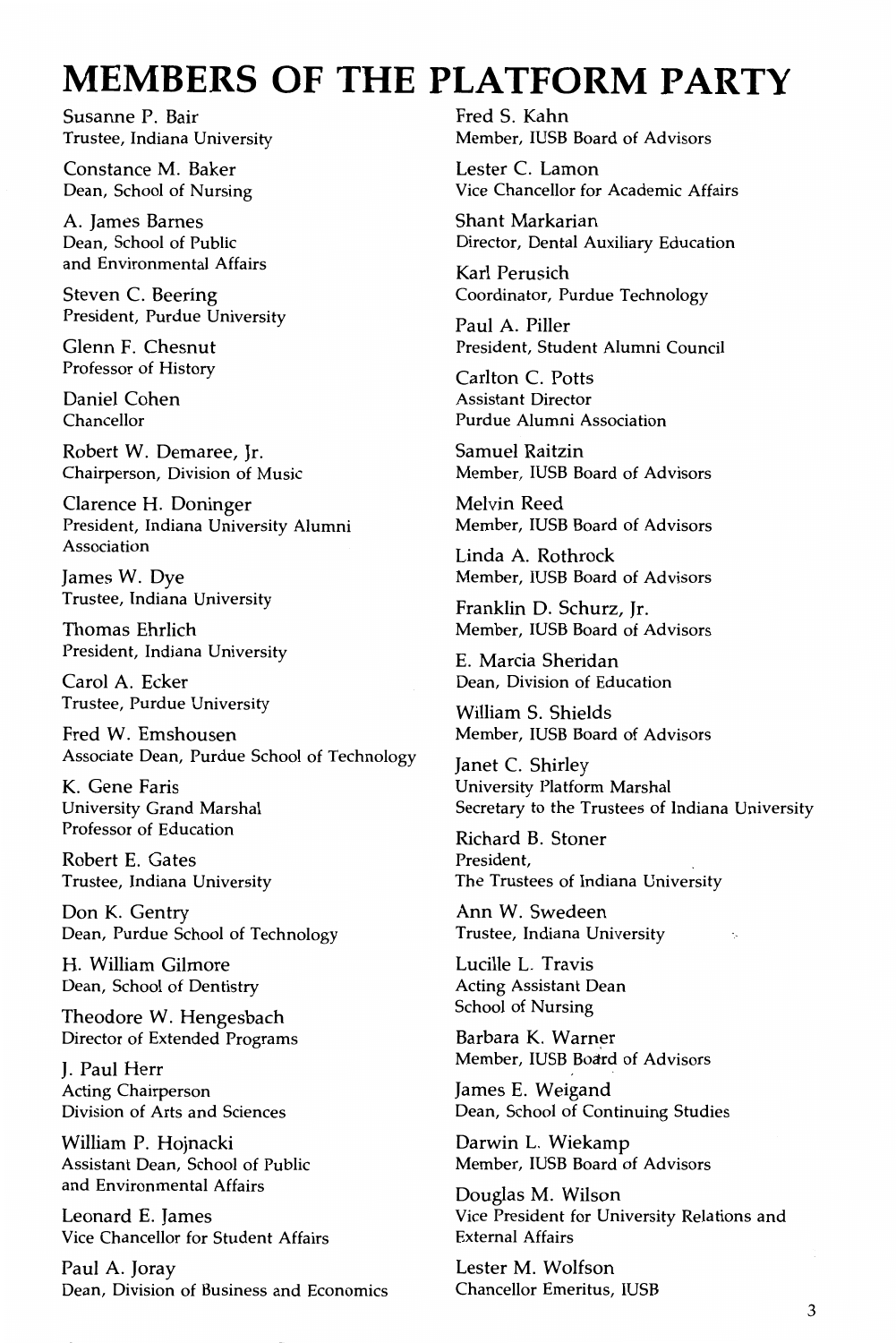## **COMMENCEMENT CEREMONIES**

*The audience* is *requested to remain until the conclusion of the ceremonies.* 

The exercises of the twenty-fourth annual Commencement are enacted today at Indiana University at South Bend. This counterpart of the pageantry enacted each year on campuses all over the world is the solemn climax and recognition of the graduates' years of study and preparation for responsibility.

To help spectators understand the significance of the ceremony, the following description is furnished.

#### **PROCESSION**

Leading the procession is the grand marshal, bearing the ceremonial Mace, emblematic of the authority of the state and the University. He is attired in a white brocade gown with panels trimmed in red velvet and a gold IU seal. He wears a white brocade cap with gold satin shoulder sash with gold tassels. Other marshals wear shoulder sashes of various colors and designs.

Led by marshals, the candidates march behind the identification banner of the respective divisions and schools that recommend them for their degrees. They are:

The Division of Arts and Sciences The Division of Business and Economics The School of Continuing Studies The School of Dentistry The Division of Education The Division of Music The School of Nursing The School of Public and Environmental Affairs The Division of Purdue Technology

As the candidates reach their seats, the members of the faculties of Indiana University at South Bend march in, wearing the colorful hoods of the colleges and universities from which they were graduated. The climax of the processional is the platform party, which includes trustees of Indiana and Purdue universities, deans and other personnel, and, finally, the presidents of Indiana and Purdue universities. As his badge of office, the president of Indiana University wears a jewel, emblematic of the history of the state and of the University.

The trustees of Indiana University can be identified by their red gowns, which have red velvet panels and red chevrons on the sleeves. They wear black caps trimmed in cream with gold metallic tassels. The trustees of Purdue University can be identified by their black gowns trimmed in distinctive old gold.

#### **ACADEMIC ATTIRE**

All candidates for degrees and those who hold these degrees, including University officials and faculty and visiting dignitaries, are attired in traditional caps and gowns. The basic color for most caps and gowns is formal black, except for the associate degree candidates, who wear gray. However, degree recipients wear distinctive tassels on their caps (called mortarboards) and hoods of various hues draped down the backs of the gowns.

### **CAPS**

Candidates for the degrees wear the regulation caps with the tassel color appropriate to the school or division from which they are being graduated. The tassel colors are:

Arts and Sciences--- White Business and Economics-Drab Continuing Studies-Silver Dentistry-Lilac Education-Light Blue Music-Pink Nursing-Apricot Public and Environmental Affairs-Peacock Blue The Division of Purdue Technology-Red

#### **GOWNS**

The bachelor's and associate's gowns have a closed front and open sleeves. The master's gown has extremely long, closed sleeves, from which the arms extend through a slit at the wrist; the end of the sleeve is square, with an arc cut away just above the bottom. The doctor's gown has velveteen panels down the front and voluminous bell-shaped sleeves on which there are three velveteen bars. The velveteen is usually black, but may be blue for philosophy or green for medicine and optometry.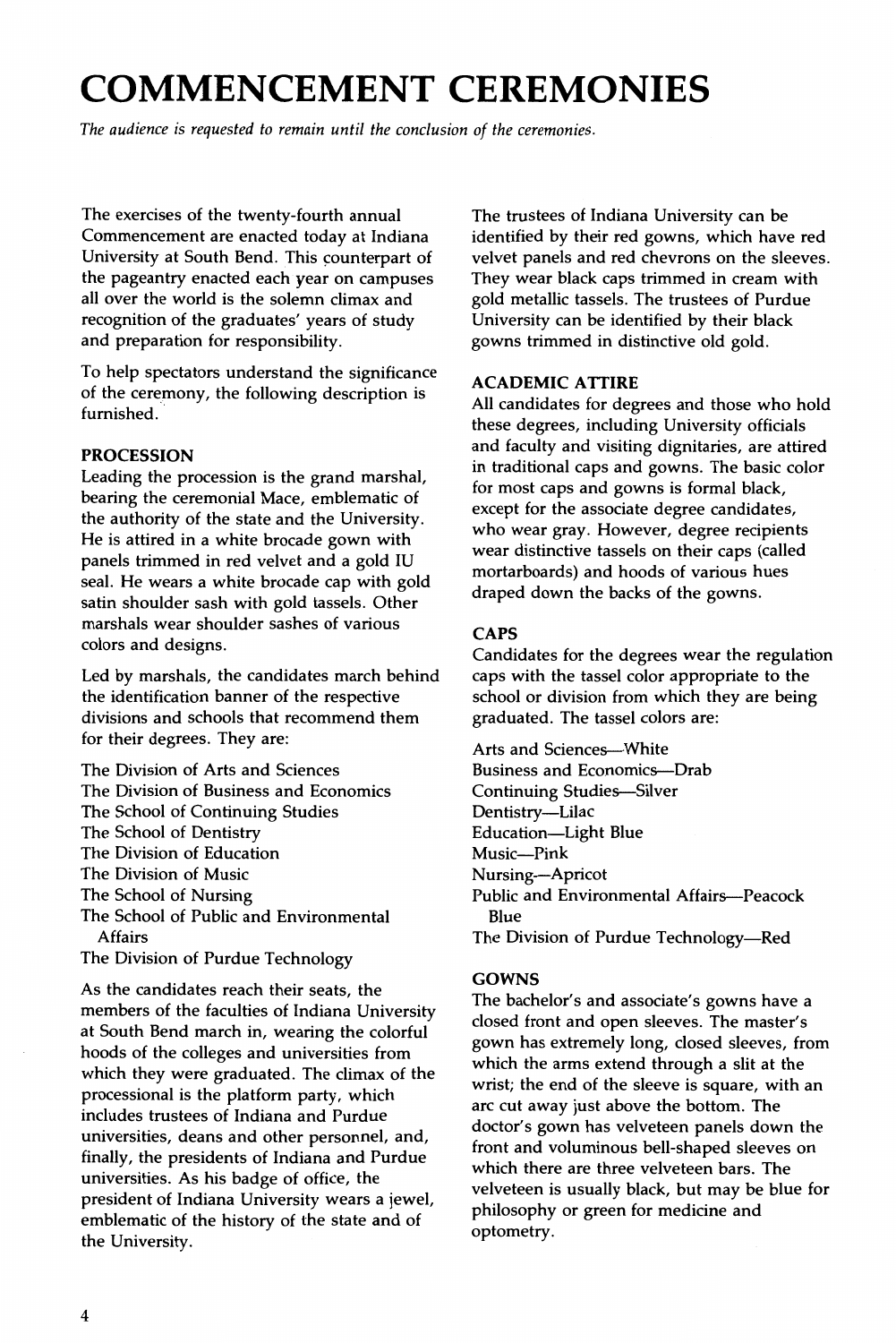#### **HOODS**

The bachelor's hood is rather short with a narrow velvet edging in the color matching the tassels and a lining in the color or colors of the institution-crimson at Indiana. The bachelor's hood is not worn by candidates for this degree.

The master's hood is considerably longer, has a wider velvet edging, and exposes more of the lining.

The doctor's hood is easily recognized by the width of the velvet edging, the wide panels at either side, the greater length, and the full exposure of the lining. The colors of the edging most frequently seen are blue for philosophy, green for medicine, and purple for law; the colors for the honorary doctor's degrees are purple for law, white for letters, and golden yellow for science.

#### **HONORS**

Candidates who have been tentatively awarded honors in general scholarship are distinguished by fourrageres, which are looped cords worn from the left shoulder. Fourragères with both cream and crimson cords indicate highest distinction; those with all cream cords indicate high distinction; and those with all crimson cords indicate distinction. Honors are awarded by vote of the various faculties, and the fourragères are provided by the University. The appropriate recognition is recorded on the individual's diploma as a permanent testimonial of achievement.

For Purdue graduates, highest distinction is signified by black and gold fourragères. Distinction is recognized by gold fourrageres.

#### **SYMBOLS**

Traditional in all formal ceremonies of Indiana University are the Mace, symbol of authority; the Jewel of Office, emblematic of the office of the president; and the Collar of the Jewel of Office. The first is carried in the academic procession by the grand marshal, and the last two are worn by the president. In design and ornamentation they represent significant events in the history of the state of Indiana and of the University.

The treasured symbols were presented to the University by its chapters of the Miami Triad in celebrating their centennials. The Jewel of Office was presented by Beta Theta Pi in 1945; the Mace by Phi Delta Theta in 1949; and the Collar of the Jewel of Office by Sigma Chi in 1958.

### **THE HISTORY OF ACADEMIC AITIRE**

Academic costume of today has a history of nearly eight centuries. In medieval Europe, all townspeople--men and women--wore long, flowing robes and gowns. The materials and colors varied according to the wealth and rank of the individual and were governed by royal decree. Gradually, there developed distinctive gowns for the various professions, trades, and guilds.

Students in the medieval universities of Paris, Bologna, Oxford, and Cambridge organized themselves into guilds. Their usual garb, a long gown, was necessary for warmth in the unheated buildings. Scholars, generally members of church orders, wore these robes and also hoods to protect their shaved heads. Later, skull caps were worn on the head, and the hood became a cape that could be pulled over the head in unpleasant weather. As additional universities were founded, distinctive forms of the gown and hood were adapted by their faculties for bachelors (apprentices of arts), masters (teachers), and doctors (teachers who had completed postgraduate studies). The variations appeared mostly in the hood and were regulated by strict rules. Tailors who departed from the authorized design could be punished. When caps and hats came into fashion in the fifteenth century, the hoods became ornamental, draped over the shoulders and down the back.

The academic hat was adapted from the headdress of the ordinary people. It was first worn as a symbol of the master's degree and existed in various forms. Some caps were stiff, some soft, some square, some round with a tuft in the center. The tassel of today is an elaboration of the tuft. The mortarboard style comes to us from Oxford.

When academic costume came to America in 1754, styles were quite varied. In Europe they still are; in our country, however, usage has been standardized by the Intercollegiate Code of Academic Costume. '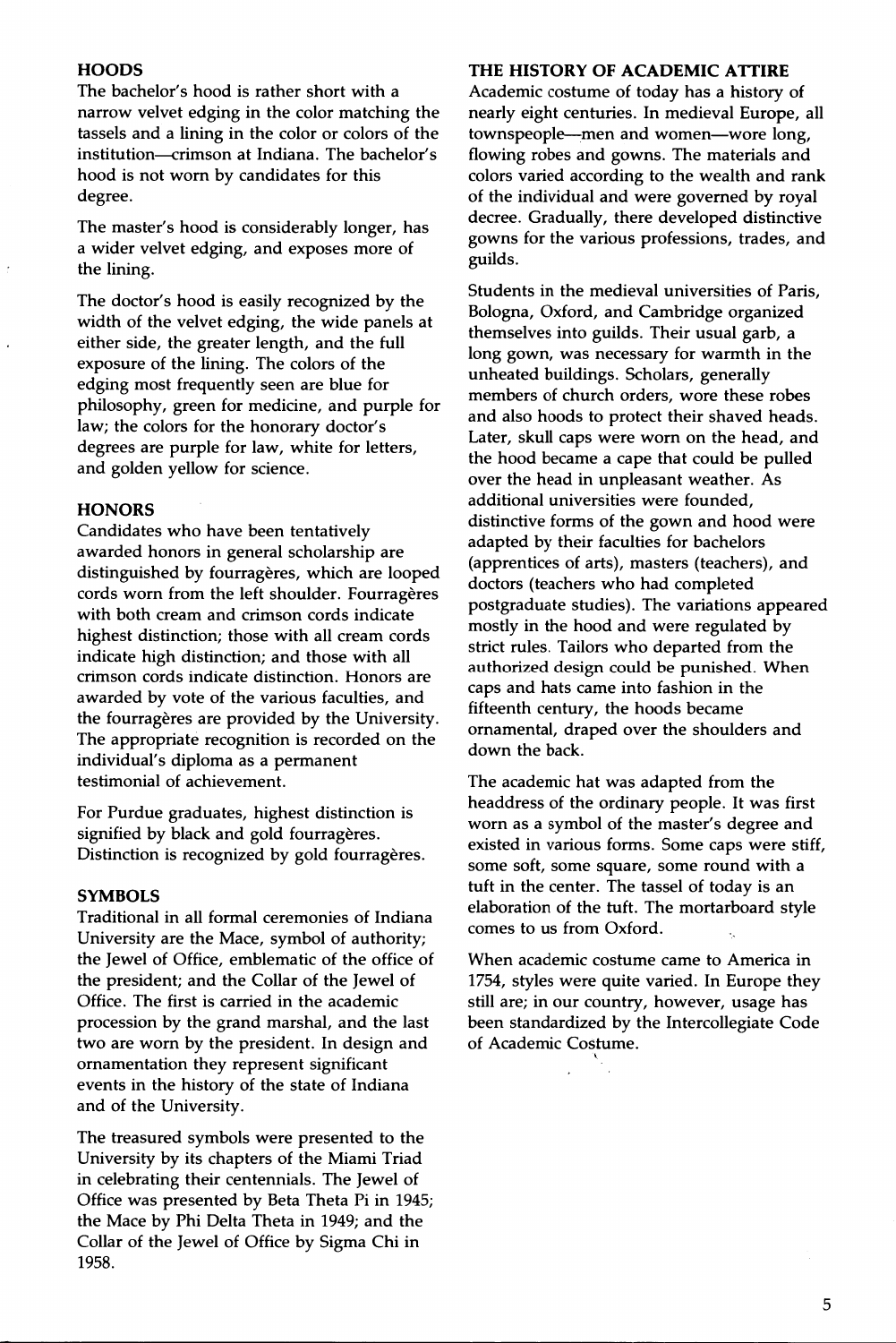### **MARSHALS**

K. Gene Faris, University Grand Marshal Janet C. Shirley, University Platform Marshal

**Faculty**  Sandra Winicur

**Arts and Sciences**  Rogelio de Ia Torre

**Business and Economics**  John R. Swanda

**Continuing Studies**  Joan Hac

**Dental Hygiene**  Nanci G. Yokom

**Education**  Charles R. DuVall

**Music**  Celia S. Weiss

**Nursing**  Suzanne F. Whitehead

**Public and Environmental Affairs**  Frank X. Steggert

**Purdue Technology**  Fred Ziolkowski

#### **INDIANA UNIVERSITY BOARD OF TRUSTEES**

Richard B. Stoner, Columbus, President Harry L. Gonso, Indianapolis, Vice President Susanne P. Bair, Bloomington Joseph M. Black Seymour James W. Dye, Munster Milton Joshua Fineberg, Carmel Robert E. Gates, Columbia City Robert H. McKinney, Indianapolis Ann W. Swedeen, Muncie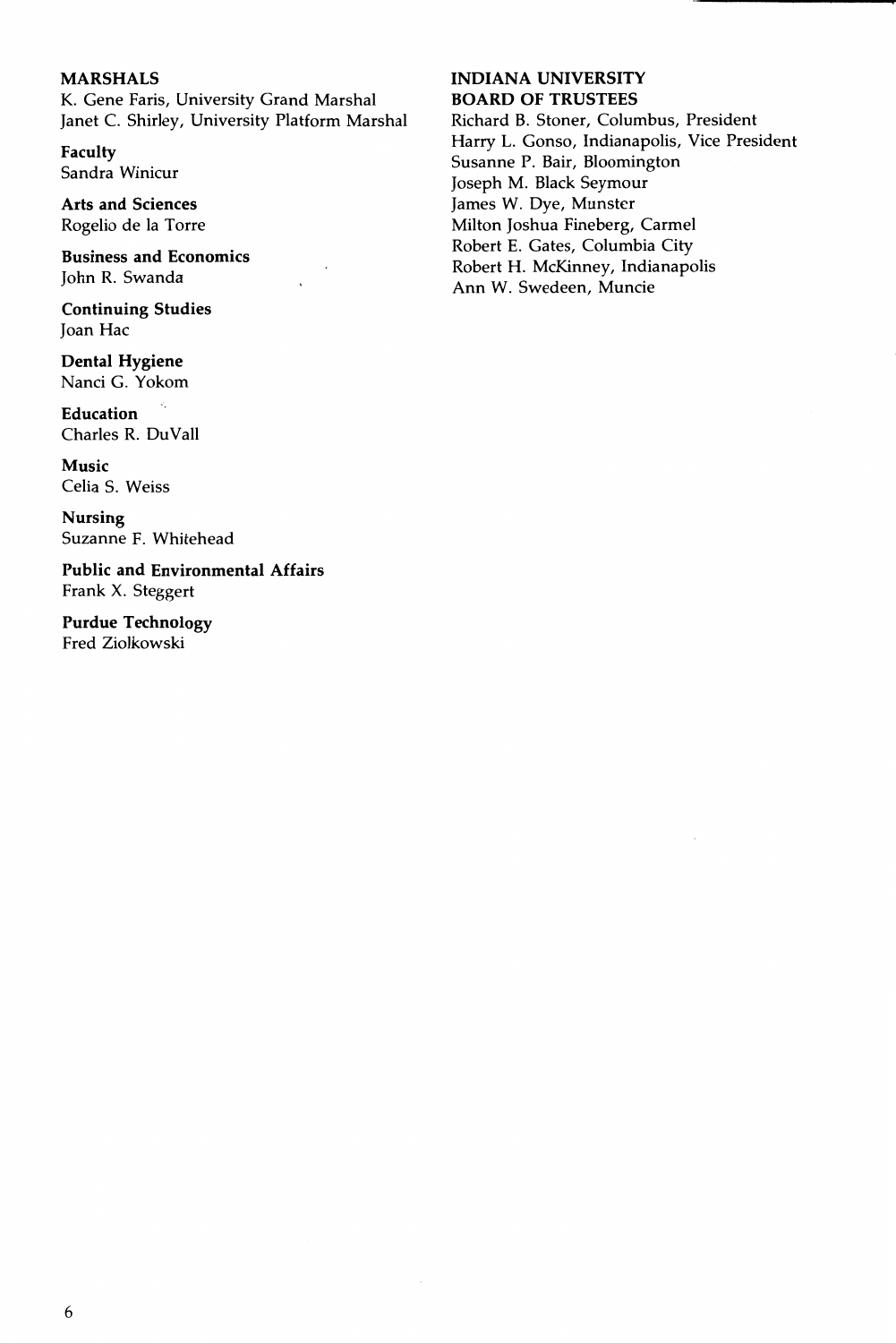## **INDIANA UNIVERSITY AT SOUTH BEND**

### **Division of Arts and Sciences**

ASSOCIATE OF SCIENCE IN COMPUTER **SCIENCE** 

Degree Conferred, December 31, 1989 LOIS JEAN BELL, La Porte

### BACHELOR OF ARTS

Degrees Conferred, December 31, 1989 JAMES RICHARD COCQUYT, Mishawaka VICKI ANN DAILEY, Mishawaka EDWARD JOHN DORAN, South Bend LOUANN MISCHELLE JACOBS, Mishawaka GENO DAHL KOLLAR, Mishawaka KIMBERLY ANN MICHELL, South Bend SHARI A. OVERDORF, South Bend ALESIA I. REDDING, South Bend RAELYNN MARIE ROMERO, Elkhart MICHELLE ELIZABETH SHARROW, La Porte SCOTT RONALD TAFELSKI, South Bend

#### BACHELOR OF ARTS

Candidates For Degrees, May 1990 JAMES ROBERT ALLARD, Jr., Mishawaka JONATHAN PAUL BECK, South Bend LORI LYNN BERGERSON, South Bend LINDA L. BREWER, Mexico BARBARA JEAN BROWNELL, South Bend SALLY E. CAHILL, Elkhart MARK JAMES CLARK, South Bend CHRISTINE MARIE COLE, South Bend WENDY COMO, Granger CYNTHIA RUTH CONLEY, Mishawaka JACQUELINE D. DeBONI, Goshen BRIAN PATRICK DOUGHERTY, South Bend DANIEL PERRY GEER, Mishawaka KATHERINE ZOE GRAHAM, South Bend RONALD ALAN HENSLER, South Bend PATRICIA ANN HOLLAND, Walkerton CHRISTINA ERIKA INKS, South Bend JOAN MARIE JAZDZEWSKI, South Bend THOMAS CHRISTOPHER KELLER, South Bend KERRY STUART KINNEY, South Bend PAMELA KAY KOBE, Mishawaka STACEY LYN KREIDER, Elkhart SHERRI ANN LIVELY, Lakeville

KATHERINE JANE LUNDQUIST, Elkhart KIMBERLY MAIELLO, Goshen JAMES ROBERT McCAFFERY, Mishawaka DENNIS RYAN MILLER, Goshen DENNIS WAYNE MILLER, Mishawaka TAMMY L. MOORE, South Bend DAVID ALLEN MORRIS, Plymouth DENA SUE MORRIS, Washington, District of Columbia ROBERT H. OPPENHEIM, South Bend KOREEN DOUGHERTY PAYTON, South Bend LEE ANN SONES PELTON, Elkhart LAURA LYNN PEMBERTON, Mishawaka RHONDA SUE PETERSEN, Mishawaka BRIAN S. PILARSKI, North Liberty MELISSA JEAN ROPP, South Bend MARY A. RUMBLE, Mishawaka KELLY LEE SANFORD, South Bend CAROL JEAN SHILLING, Mishawaka CHRISTINE M. SMITH, Middlebury AMY ELIZABETH SORENSEN, South Bend PATRICIA M. SZAKALY, South Bend SUSAN JEANETTE TROEGER, South Bend KATHERINE ANN VAN RYN, South Bend BARBARA SUE WHITFIELD, Mishawaka YALE YEANDEL, South Bend

### BACHELOR OF ARTS

Candidates for Degrees, August 1990 GREGORY J. BADALICH, South Bend ELIZABETH ANN CAMPBELL, Elkhart JULIE ANN EGENHOEFER, South Bend CHRISTOPHER KAZIM HAIDRI, South Bend MARYANN HELAK, South Bend DAVID SAM HESS, South Bend JULIE KAY KEULTJES, South Bend ELIZABETH KOVACKS, South Bend JUDITH W. McMILLAN, Mishawaka BERNARDITA ROSA SAAVEDRA-DIAZ, Santiago, Chile

MARIANNE E. SHELTON, South Bend ZITA ROSE STUART, Mishawaka

### BACHELOR OF. SCIENCE

Degrees Conferred, December 31, 1989 ANITA JOYCE BRANDON, South Bend CHARLES A. DOYLE, South Bend MILES T. FREITAG, Granger STEPHEN WAYNE MATTISON, Plymouth SUCHITRA VIVEK MOHILE, South Bend GEORGE WILLIAM RADECKE, Indianapolis JON BRYAN THOMAS, Elkhart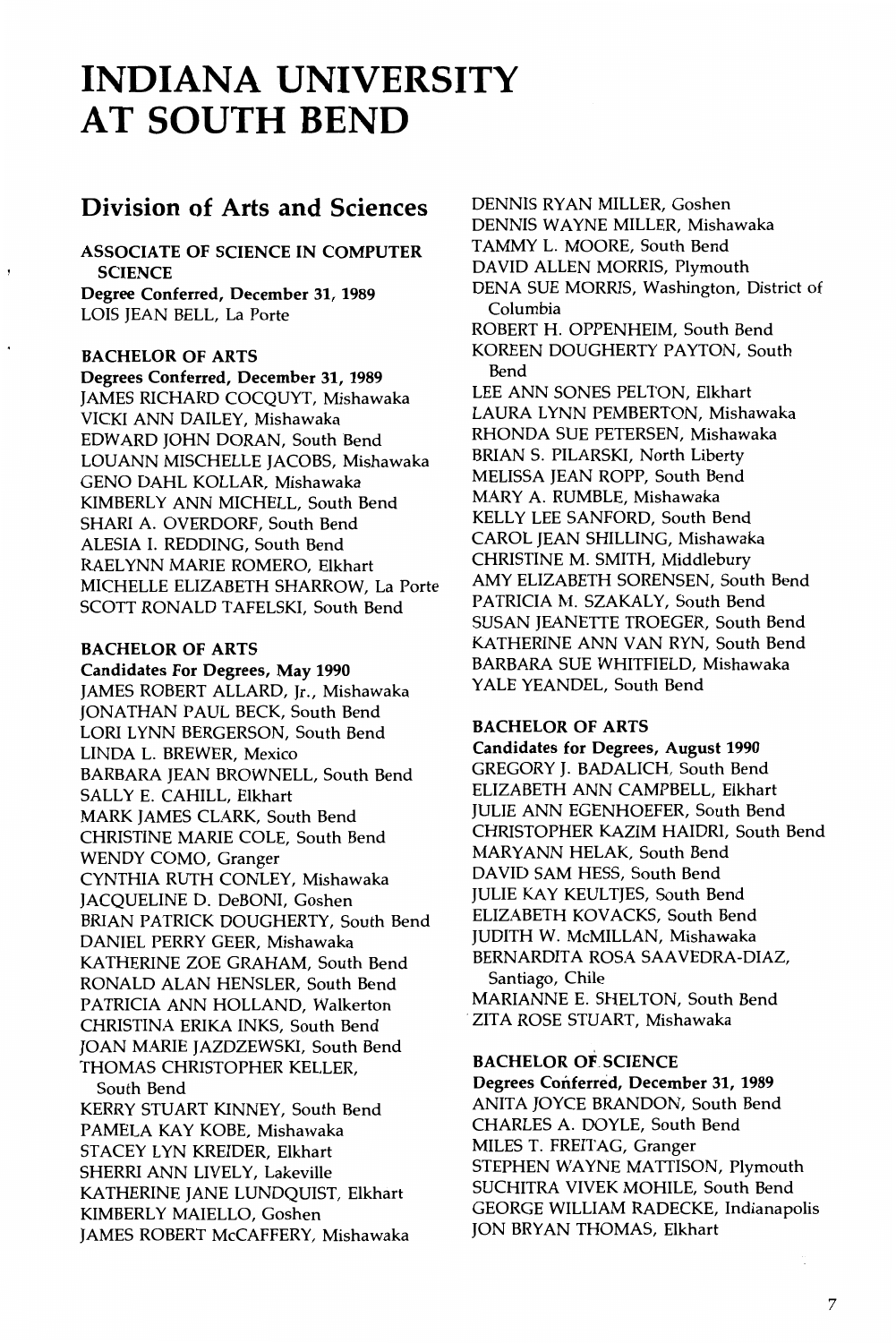### BACHELOR OF SCIENCE Candidates For Degrees, May 1990 HISHAM ABDUL RAHMAN, South Bend DANIEL LEE BLACK, South Bend CHARLES CONRAD CRENNELL, South Bend MICHAEL DAVIS, South Bend EDWARD JOSEPH DAWSON, Flora TERRY FRED FARVER, Elkhart JAMES HERBERT GABHART II, Tippecanoe KATHRYN McMAHON GRIFFIN, Notre Dame DONALD KENNETH IRMIGER' III, South Bend MICHAEL WILLIAM JACKSON, South Bend SANDRA KAY KEATING, Mishawaka TINA M. MOTT, South Bend KOREEN DOUGHERTY PAYTON, South Bend CRAIG C. PHILLIPS, Goshen CYNTHIA GABLE REEVES, Elkhart THOMAS E. RIDDLE, Mishawaka DOUGLAS WAYNE ROOKSTOOL, Elkhart EDWARD J. SOMMERS, South Bend JOSEPH R. STRATMAN, Granger LINDA KIM TREADWAY, Granger WENDELL RAY WETTSTEIN, Mishawaka ROBERT EDWARD WILKESON, South Bend

### BACHELOR OF SCIENCE

Candidates for Degrees, August 1990 LORRAINE BADOWSKI, Lakeville ALLISON J. FARNSWORTH, South Bend PAUL A. PILLER, South Bend

MASTER OF LIBERAL STUDIES Candidates For Degrees, May 1990 NANCY CAROL BOTKIN, South Bend PAMELA MARIE FINCH, South Bend CONNIE SHILLING JOHNSTON, Mishawaka

### **Division of Business and Economics**

ASSOCIATE OF SCIENCE IN BANKING AND FINANCE Degree Conferred, December 31, 1989 JAMES D. MAGERA, Granger

BACHELOR OF SCIENCE IN BUSINESS Degrees Conferred, December 31, 1989 KIMBERLY ARLENE ABINEY, LaPorte LINDA KAY BABCOCK, LaPorte LISA ERIN BAILEY, Mishawaka ADELLE ANN BENYO, Granger PETER J. BOURIS, Granger CAROL JONES CHAMPAIGN£, Elkhart LAWREN ELIZABETH COULAM, South Bend SCOTT ALAN DAVIS, LaPorte REBECCA MAE DODD, Elkhart CHRISTOPHER MICHAEL EBERLY, Suwanee, Georgia DONNA K. ERICKSON, Osceola PATRICIA MAUREEN FALLON, South Bend THOMAS JOSEPH GORSKI, Granger LEANN GREEN, Lakeville CHRISTINE MARIE GUNDY, South Bend COURTNEY LEE HALL, Elkhart BECKY HATKEVICH, South Bend JENNIFER LYNN HOAK, Mishawaka JEAN ELLEN HOSTETLER, Goshen DAVE PAUL HUDAK, Mishawaka KEVIN H. HUENI, Mishawaka RITA A. KOSOWSKI, South Bend CANDACE LUTHER, Mishawaka ROBERT McGINTY, Ir., South Bend KIMBERLY ANNE McKANNA, Michigan City SUSAN ELAINE MORENO, Elkhart KELLY JAY MYER, Bremen MARK R. MYERS, Carrollton, Texas JOHN P. NOWICKI, Granger PATTI LYNN O'BRIEN, Walkerton PATRICIA J. OLSON, South Bend KIMBERLY D. PATTERSON, Mishawaka JACKIE DENISE PEA, Rochester DAVID A. RICE, South Bend CYNTHIA GEORGEANN RIGBY, Mishawaka PATTI I. THIELKING, Elkhart BRENT ALLEN WILLIAMS, Mishawaka WANDA BRADLEY ZAHRT, Winamac

 $\blacksquare$ 

### BACHELOR OF SCIENCE IN BUSINESS

Candidates For Degrees, May 1990 C. DOUGLAS ALLEN, South Bend KATHY ANTHENAT, Elkhart JULIE DARLENE BACH, Osceola BETH ANN BALDONI, South Bend JEFF DUANE BALSLEY, Nappanee MITCHELL DEAN BEAVER, Elkhart **JANINE LYN BEESON, Goshen** LISA D. BENNETT, South Bend GARY BERKEY, Goshen JEFFREY BRENT BERKHEISER, South Bend MIKE S. BERTA, South Bend LISA DIANE BLAKELEY, Granger MAURICE EDWARD BOKHART, Mishawaka ROBIN BENNETT BORR, South Bend DENISE ANNETTE BOWENS, Buchanan, Michigan TERESA ANN BRANHAM, Mishawaka THOMAS ALAN BRANSON, Goshen WILLIAM BROWN, Mishawaka ROBERTA BRIDGETT£ BROWNLEE, Granger SUSAN DOBBS BURKHOLZ, Benton Harbor, Michigan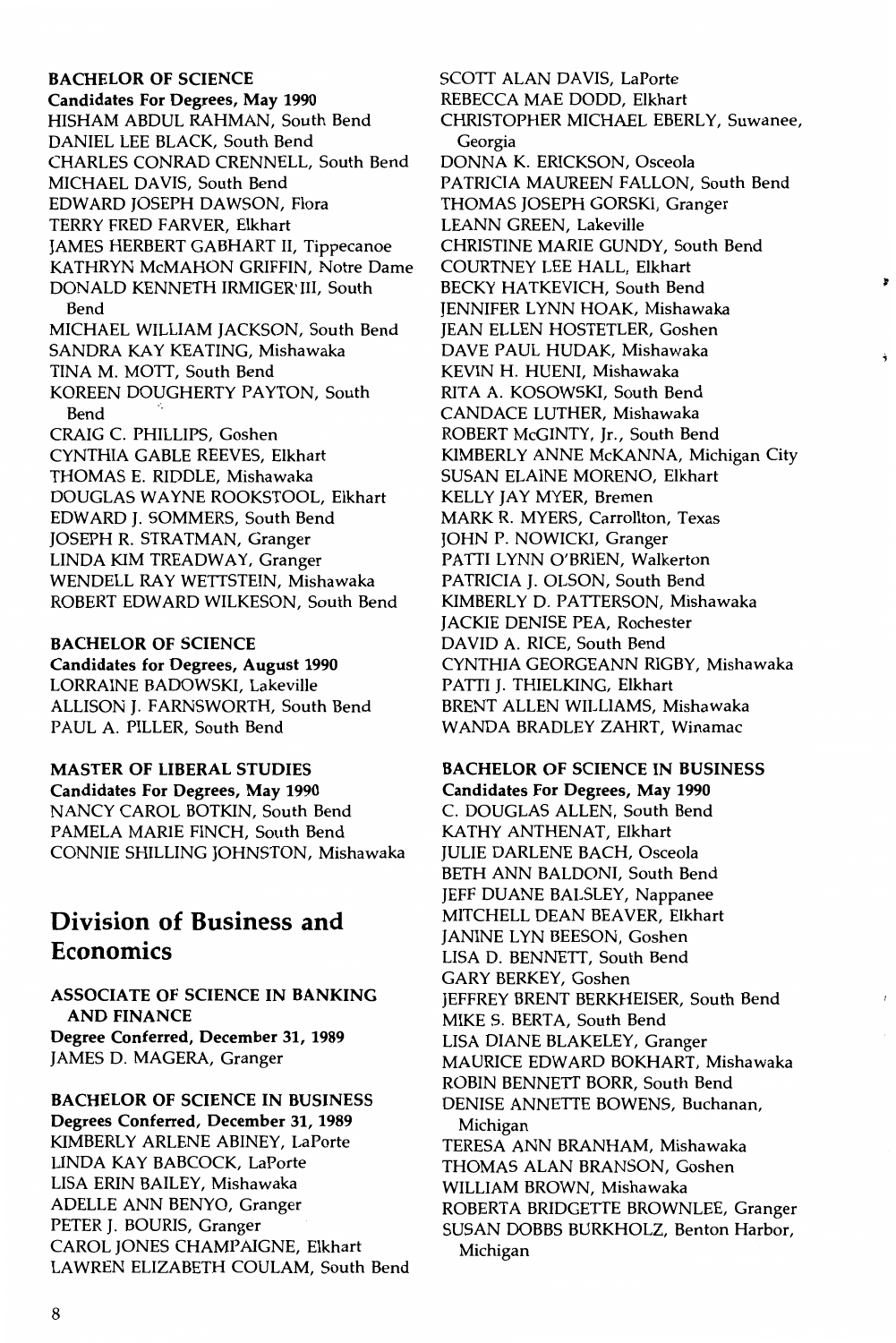PAMELA S. CARLBERG, South Bend DAWN ANN CARTER, Elkhart KIM CONWAY, New Carlisle SCOTT T. DOEPKER, Three Oaks, Michigan TIM ALLEN ECKERLEY, Mishawaka NILA JEAN EVANS, Mishawaka CHERYL L. FOSTER, South Bend JUDITH SCOTT GEMMECKE, Mishawaka KEITH L. GERGEL, La Porte MICHAEL A. GILLESPIE, South Bend RINA GOLDENBERG, South Bend KARLA SUE GOOD, Goshen STEVEN PAUL GRYTZA, Granger KIMBERLY ANN HALL, Bremen JILL SUZANNE HALLORAN, South Bend NANCY GASSENSMITH HANSEN, South Bend SCOTT JOSEPH HEIMANN, Mishawaka DEBORAH LYNN HESCH, Mishawaka LORRI LYNN HEUCK, South Bend BARBARA JEAN HOCKER, South Bend SHERR! D. HOLMES, South Bend MICHELLE R. HUBER, South Bend ERIC DAVID HUNERYAGER, Granger SUSAN KAY HUYS, South Bend CRAIG ALAN JANKOWSKI, South Bend STEVEN JAMES KAJZER, South Bend DARREN DREW KAPLAN, La Porte KAREN SUE KASER, Argos JOSEPH M. KASZNIA, Mishawaka RICHARD JAMES KENNEDY, La Porte AUDREY KNOBLOCK, Mishawaka DAVID BRIAN KRUG, South Bend ANITA I. KUCERA, Plymouth DEBRA JANE LaBRASH, Mishawaka SHAWN M. LAKE, Greenfield TOM JOSEPH MARKIEWICZ, South Bend PAUL A. MARSH, Bremen MELISSA ELLEN MASIN, South Bend DALE EDWIN MAUPIN, South Bend BETH ANN McGOWAN, South Bend MICHAEL J. MERSICH, South Bend SHARON RAE MINNICH, South Bend MARSHA ANN MORAN, South Bend JAMES HEATH MORGAN, Goshen LORI ANN MUSIAL, South Bend ANTHONY ROBERT OBRINGER, Elkhart ELIZABETH WARNER O'DELL, Argos SHARON CLANCY ORBAN, South Bend SCOTT ALLEN PALMER, Mishawaka CHERYL L. PANTING, Mishawaka YOUNG MAN PARK, Mishawaka AUDRA ANNE PLUTA, South Bend JENNIFER ANN QUINN, Goshen DEBORAH FAYE REECE, South Bend KEVIN PATRICK REED, South Bend

WANDA DARLENE REED, Mishawaka BRAD ALLAN RIDENOUR, South Bend DEAN E. RIGGS, Granger DANNY LEE ROBISON, Walkerton ROBERT A. RULLI, South Bend SCOTT PHILIP RYCHENER, Pettisville, Ohio REBECCA RENEE SANDERS, South Bend PAUL KENT SCHOLAR, South Bend SUSAN LYNN SHAMO, Lakeville ROWENE JANET SIBLEY, Elkhart LENA LOUISE SIMPSON, South Bend JOHN C. SMITH, South Bend CHRISTOPHER W. SOUTHWICK, Mishawaka WILLIAM BURTON STEELE, Elkhart JEANETTE LYNN STEVENS, Mishawaka WENDY KAY STOUT, Bristol MARY THERESA STRANTZ, South Bend SHARI LYNN SYSON, Elkhart TIMOTHY E. TANCEY, Edwardsburg, Michigan LORI LOU TAYLOR, South Bend DOROTHY DONOGHUE THOME, Elkhart BETTY TILMANN, Elkhart PATRICIA ANNE TOKARCIK, Nappanee SHARON LYNN TOWNS, South Bend LISA MICHELLE TREAT, Mishawaka SUZANNE RUTH UMBAUGH, Argos LISA ANN VANDYKE, Elkhart LINDA M. WAELCHLI, South Bend JAMES M. WITMER, South Bend JO ANN YELACHICH, Walkerton

### BACHELOR OF SCIENCE IN BUSINESS Candidates for Degrees, August 1990 GARY EUGENE BERKEY, Goshen DIANNA KAY ESLINGER, South Bend NILA J. EVANS, Mishawaka KARLA S. GOOD, Goshen

RUTH H. HERR, South Bend GREGORY CANNON HOLMES, Elkhart EVA E. LARRANGA, El Paso, Texas RANDY L. LEMERT, North Liberty GORDON P. McCRORY, Elkhart CECIL M. J. MARTIN, Elkhart PETER J. MARZOLF, South Bend ENRIQUE MEJJA, Mishawaka ANNA M. MILLIGAN, South Bend DIANA LYNN;MIZE, Mishawaka HALLIE L. PARKISON, South Bend SHARON ANNE PFLUGHAUPT, Granger AUDRA ANNE PLUTA, South Bend JENNIFER ANN QUINN, Goshen MARY L. SILVA, South Bend ERIKA LYNN SMITHBURN, Granger ROBERT M. WINENGAR, South Bend TINA MARIE TAYLOR, Mishawaka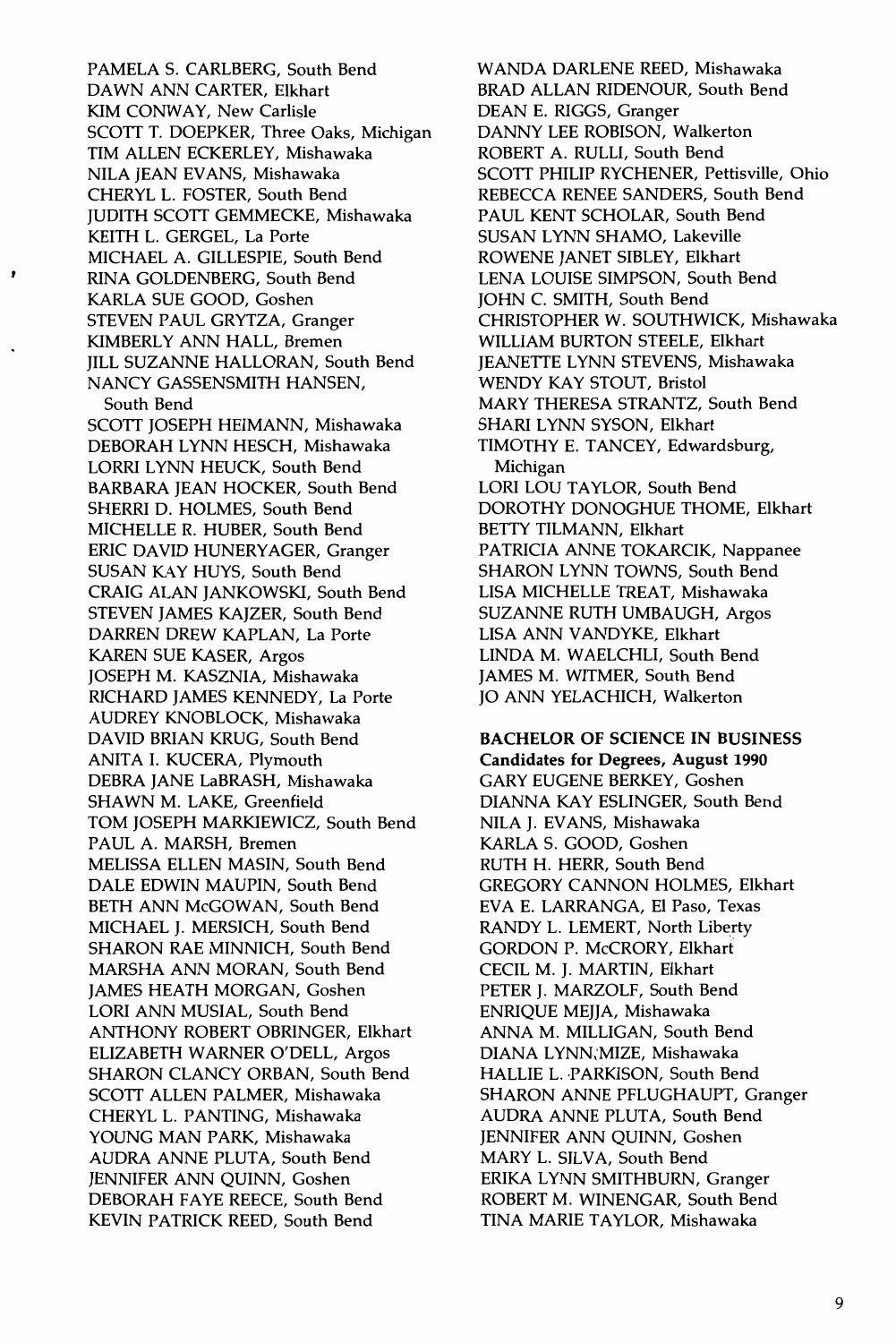LISA M. TREAT, Mishawaka LISA ANN VanDYKE, Elkhart DONALD L. WORKMAN, North Liberty KEITH ANTHONY ZIELINSKI, South Bend

### **MASTER OF BUSINESS ADMINISTRATION**

**Degrees Conferred, December 31, 1989**  ROBERT E. ABEL, Warsaw RONALD WARREN ANDERSON, Elkhart KARL GENE BOYD, South Bend H. MITCHELL DRECHSLER, Niles, Michigan TIMOTHY A. ERBELE, Granger JOSEPH ALFRED EWING, Granger MICHAEL JAMES FLOWERS, South Bend ELLEN SCOTT FODGE, Indianapolis LESLIE FOLKERTH, La Porte DAVID A: GARDNER, Granger JOSEPH R. GUZZI, South Bend MARK ROBERT HASLANGER, South Bend DAVID ALLEN HILL, Granger STEVEN WAYNE HOLLAR, Niles, Michigan JAMES L. HOLSTON, South Bend MAGDA E. KANDIL, Notre Dame THOMAS EUGENE KELLER, Granger ARTHUR FRANKLYN KEMP, La Porte JEROME DAVID KROPP, South Bend WALTER FREDERICK LASKE, Granger CHRISTINE ANN LAUBER, South Bend GREGORY SCOTT LORCH, South Bend DAVID MICHEAL LOUGHLIN, South Bend SUE ANN MARBURGER, Fort Wayne FRANCIS JOE MAWALA, South Bend LYDIA MISH-TANCOS, Granger WILLIAM ROBERT MITCHELL, South Bend THOMAS C. MORSE, Elkhart ROGER THOMAS MOYNAHAN, Jr., Lakeville DON MELVIN NEWMAN, Warsaw LYDIA K. NUSS, South Bend SHARON S. NYSTUEN, Stevensville, Michigan WILLIAM D. PEMBERTON, Mishawaka KIRK A. ROOT, Elkhart JOHN PAUL SCHOENING, Jr., Valparaiso TANIA JANE SHAUM, Elkhart DOUGLAS L. SOMMER, Michigan City DOUGLAS RAY VOREIS, Bristol MICHAEL WILCOX, Elkhart ROBERT DAN ZINKE, Battle Creek; Michigan

**MASTER OF BUSINESS ADMINISTRATION Candidates For Degrees, May 1990**  JEFFREY EUGENE BURBRINK, Elkhart TIMOTHY JOHN CONEY, South Bend TODD JAMES COULAM, South Bend ROBERT JAY CUNNINGHAM, Granger DOUGLAS ALAN DUNTEN, South Bend

JOHN WAYNE EULER, St. Joseph, Michigan ROBERT E. GIBSON, Elkhart MARGEAN VICTORIA GLADYSZ, South Bend MARJORIE PHELPS GONTER, South Bend MICHAEL EUGENE GRAY, Mishawaka SURENDRA K. GUPTA, Elkhart DEBORAH SUE HARDISON, La Porte STEPHAN EUGENE HARVEY, Elkhart PAUL ERIC HILBINK, St. Joseph, Michigan DANIEL H. JAMES, Granger MARGARET WASOWSKI JARUSEWIC, South Bend LINDA KAY JOHNS, Hobart JACK HUTCHENS JONES, South Bend MARY M. KOCKS, South Bend THOMAS JOSEPH KOEPP, South Bend TIMOTHY TERRENCE KOSKI, South Bend ROBERT KVIETKUS, Mishawaka THOMAS ANDREW LABUZIENSKI, South Bend THEODORE LOUIS LONG, South Bend BARBARA M. LORCH, South Bend DAVID WAYNE MARZKE, South Bend DARRYL WAYNE MILLER, Goshen CHARLES R. MOON, Elkhart JOHN DEE NASH, Jr., Mishawaka JANE A. NORTON, South Bend RAY M. OSBORNE, Mishawaka EMILY PARSONS, Benton Harbor, Michigan TERENCE LYNN PAWLOWSKI, Naperville, Illinois SHAKIL RIZVI, Granger MARK R. RODRIGUES, South Bend DAVID A. SAULL, Warsaw MICHAEL EUGENE SIMMONS, Elkhart CARL **J.** STEEN, South Bend PAUL JOHN SZAJKO, Granger VICTOR TEJADA, South Bend MARTHA JO THOMAS, Niles, Michigan PAUL W. TRIMMER, Elkhart MARY LEE TWEEDIE, South Bend ANDRZEJ WACLAW WANCERZ, South Bend SYOFIAN ZACHRI, South Bend KENNETH G. ZIENTY, Goshen

### **MASTER OF BUSINESS ADMINISTRATION Candidates for Degrees, August 1990**

SANDRA LOUISE BARCZYKOWSKI, South Bend MICHAEL GERARD BARDEN, St. Joseph, Michigan THOMAS D. BOO, Westville THOMAS H. BUCKLEITNER, Stevensville, Michigan CHARLES EVERETT COX, Jr., South Bend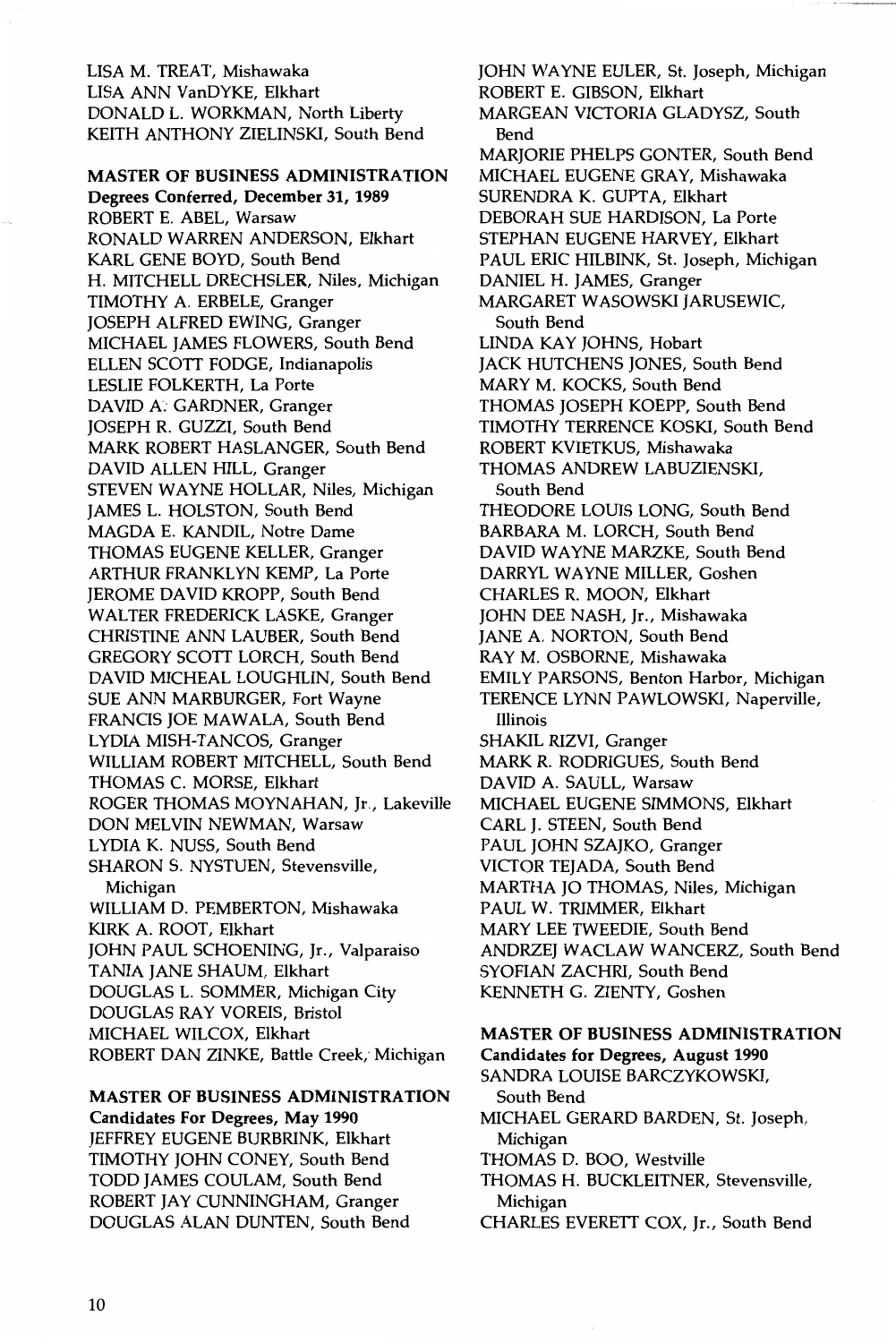JOHN FREDERICK CUNEO, Elkhart ANITA P. GARG, South Bend THOMAS P. GRANITZ, Elkhart ROBERT EDWARD GREEN, South Bend JAMES W. KOLBUS, Goshen DARYL DEAN MEYER, South Bend DEAN R. MONTEL, Mishawaka JAMES J. PECZKOWSKI, Sturgis, Michigan JEFFREY R. POWERS, Indianapolis JAMES ROBILLARD, St. Joseph, Michigan MICHAEL L. SCHWARTZ, Troy, Michigan WILLIAM E. SHERMAN II, Granger FRANCIS S. SMIDLER, Lafayette SCOTT E. TOWNSEND, Goshen MICHAEL A. TROZZOLO, Mishawaka A. N. M. MESHQUAT UDDIN, South Bend APIRAGE V ANICH, South Bend THOMAS D. WISNER, Granger CAROL A. ZEEK, South Bend

#### MASTER OF SCIENCE IN BUSINESS ADMINISTRATION

Degrees Conferred, December 31, 1989 DORINDA UENISE CHAMBERS, South Bend DONALD JOSEPH HEIBEL, South Bend TED F. PULASKI, La Porte

MASTER OF SCIENCE IN BUSINESS ADMINISTRATION Candidate for Degree, August 1990 MARGARET R. LENTZ, Goshen

### **School of Continuing Studies**

ASSOCIATE OF GENERAL STUDIES Degrees Conferred, December 31, 1989 CONSTANCE SUE ADELMAN, Granger MARK LEE ADNSON, New Carlisle RICHARD JOSEPH ANDREWS, South Bend ELIZABETH ANNE BERKLEY, Elkhart IRA BRAGG III, Lakeville MICHAEL E. BROWN, South Bend DOLORES JEAN CHAPMAN, South Bend RICKY RAYMOND COLLINS, Milford DEBORAH A. ENGLISH, South Bend EDWARD E. GRONTKOWSKI, South Bend FRED U. HARRIS, Jr., South Bend PAMELA A. HARRIS, South Bend DOUGLAS KENT LANDIS, Elkhart JANE ANNE LAWRENCE, Mishawaka MARILYN REBECCA LAWRENCE, Eagan, Minnesota SCOTT ALAN McMEEKAN, Elkhart SARAH LOUISE MELLEN, Mishawaka

KATHLEEN L. NORRIS, Mishawaka GLYN CECIL ORDONE, South Bend JOHN ANDREW PODEMSKI, Mishawaka DAVID C. RIGGS, Mishawaka MARTHA ANNE SEARS, Mishawaka JAMES ALAN SNOWDEN, Goshen SANDRA LEE SOWERS, Mishawaka JAMIE L. TALBOOM, South Bend JEANNE MARIE WALKDEN, South Bend

### ASSOCIATE OF GENERAL STUDIES

Candidates For Degrees, May 1990 CHRISTINE ANNE APPLEGATE, North Liberty MARILYN J. ARNEY, South Bend GEORGE WANZER BLOUNT, Jr., South Bend TAMARA NICHOLA BRUMBAUGH, South Bend BERNARD DALE CAMPBELL, South Bend ROBERT JAMES FEECE, New Carlisle BETH ANN FEILER, Goshen PEGGY JOYCE FISHER, South Bend KATHLEEN ANN FOUST, Elkhart LEON M. GLON, New Carlisle RICK LEE GRA VERSON, Bremen ROBERT STEPHEN HARRIS, Porter PAMELA WYNNE HESCH, South Bend SHARON HOGLE, South Bend VANITA LYNN JOHNSON, South Bend JOHN WESLEY LAYTON, South Bend TINA MAE LOWE, Elkhart TERRY ANN MAGER, South Bend KURT MATTHEW OGOREK, South Bend SUSAN MARIE OTT, Elkhart MARGARET DeROO PETERS, Long Beach MARY ROSE PHILLIPS, South Bend PAMELA ANNETTE RAWLINGS, South Bend KAREN A. SLOGAR, South Bend CYNTHIA ANN SMITH, South Bend TRACY FAYE TOLBERT, South Bend JULIE M. TOMPKINS, South Bend BETTY A. TUDOR, Goshen MILDRED M. ULICNY, South Bend CLARE MARGARET WALKER, Bristol THOMAS ALLYN WIESENHAHN, Mishawaka

RUTHANNE WILTROUT, South Bend JANEL ZAKRZEWSKI, New Carlisle

ASSOCIATE OF GENERAL STUDIES Candidates for Degree, August 1990 CONSTANCE ALICIA BOLDEN, South Bend PATRICIA S. PIER, South Bend GREGORY ALAN POLITOWICZ, Elkhart PHYLLIS M. RICHARDSON, Elkhart BETTY A. TUDOR, Goshen LINDA E. MAGDALINSKI WEBSTER, South Bend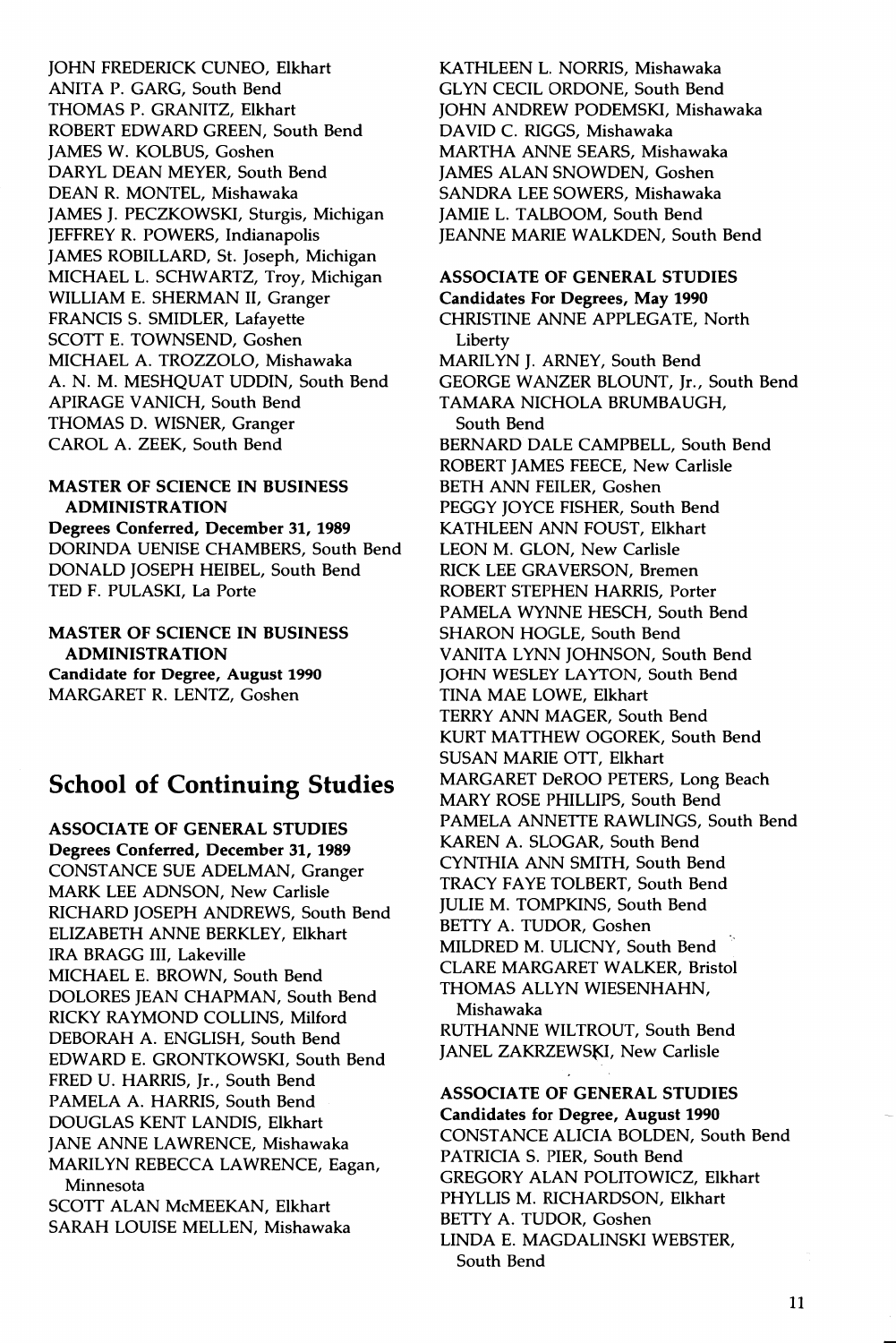**ASSOCIATE OF SCIENCE IN LABOR STUDIES Candidate For Degree, May 1990**  ROSEMARIE BRADFORD, Mishawaka

**BACHELOR OF GENERAL STUDIES** 

**Degrees Conferred, December 31, 1989**  DAVID MICHAEL ANSON, Mishawaka **IEFF SCOTT CLARK, Elkhart** KENNETH JAMES DUXBURY, Mishawaka JULIE ANN FATIORE, Granger ANDREA LOUISE JOHNSON, South Bend RICHARD SCOTT JOHNSON, Edwardsburg, Michigan VAN DOUGLAS JONES, South Bend ANNE MARIE KRIEGER, Stevensville, Michigan· JANET RAE LIBKE, South Bend ANNY FLOCCIA LIVACICH, Santiago, Chile PHILLIP EDWARD LUERS, Granger MICHAEL ANTHONY MARX, Michigan City GARY LEE PAEGE, Granger PHILLIP JAMES PODAWILTZ, Goshen CATHLEEN PORTER, South Bend EDUARDO ENRIQUE SIGUENZA, South Bend DEBRA SUZANNE TOLLIVER, Elkhart LINDA L. TUBERVILLE, South Bend STEVEN KENT WAGNER, Elkhart JEANNA LEA WALTER, Bremen JAMES D. WELDON, Osceola

**BACHELOR OF GENERAL STUDIES** 

**Candidates For Degrees, May 1990**  ELIZABETH ANNE BERKLEY, Elkhart DEBRA SUZANNE BLAKE, South Bend JUNE E. CATHER, South Bend ERNEST MICHAEL FREYMUTH, South Bend EDWARD E. GRONTKOWSKI, South Bend TOMOKO HOSOE, South Bend BONNIE ROSE HOSTETLER, Mishawaka MARGARET T. INGELLIS, South Bend JOSEPH MICHAEL JONES, South Bend JANE M. KELLY, Michigan City MIKE ALAN KOLO, Granger STEPHEN H. MARSCHKE, Benton Harbor, Michigan ALMA L. McCLELLAND, Edwardsburg, Michigan KATHY ANN MEUNINCK, Mishawaka PATRICIA M. MORGAN, Goshen CHRIS LYNN OSBORNE, South Bend DIANNA HUTIO OUTLAW, South Bend ELIZABETH PENDL, South Bend LYNNETTE KAY PFEIFFER, Mishawaka JOHN MILTON POORBAUGH, South Bend

JO AN SCHAETZLE, South Bend PHYLLIS G. SIMS, Elkhart REBECCA NOBLE SINGER, South Bend JUDITH A. SMITH, South Bend MARK VERNON SNELL, South Bend PATRICK JOSEPH SOLTIS, South Bend MARK ARTHUR TODD, South Bend RAY ALLEN VANETI, Jr., South Bend BRUCE VECLOTCH, South Bend

### **BACHELOR OF GENERAL STUDIES**

**Candidates for Degrees, August 1990**  MICHAELE EVON BAKER, Niles, Michigan LINDA L. BENDICT, South Bend NANCY A. FLANDERS, South Bend LYNN INGRAHAM FLEISCHER, Granger ROSE ANN GORDON, Granger CANDACE HURWICH, South Bend KENNETH THOMAS JOZWIAK, South Bend BETIY JANE LORTON, South Bend JOSEPHINE NEWELL, South Bend GRACE ANN REGAN, South Bend ROBERT EUGENE ULLERY, South Bend RENEE M. VIGUE, South Bend JUDY K. WAPPENSTEIN, Rochester

### **BACHELOR OF SCIENCE IN LABOR STUDIES**

**Candidate For Degree, May 1990**  BEN THOMAS GROVE, Elkhart

**BACHELOR OF SCIENCE IN LABOR STUDIES Candidate for Degree, August 1990**  PATTY LYNN LOVITT, Mishawaka

### **School of Dentistry**

### **ASSOCIATE OF SCIENCE IN DENTAL HYGIENE**

**Candidates For Degrees, May 1990**  KRISTI CHANTEL BAKER, New Paris JULIE LOY BRUMMETI, Granger LYNN ANNETIE BUBP, Portland CARLA SUE CATALINO, Mishawaka KIMBERLY SUE CHATFIELD, Fort Wayne VICKI LYNN CLAYTON, South Bend DEBORAH ANN CSEH, South Bend TERESA ANN HARRIS, South Bend DEANNE ELISE JAECKEL, Mishawaka TRICIA DIANE JOHNSON, Mishawaka CHRISTIE ANN LANT, Michigan City CINDY L. LIVINGSTON, Granger PAULA LOCKWOOD, Rochester LISA ANN MORRISON, Bargersville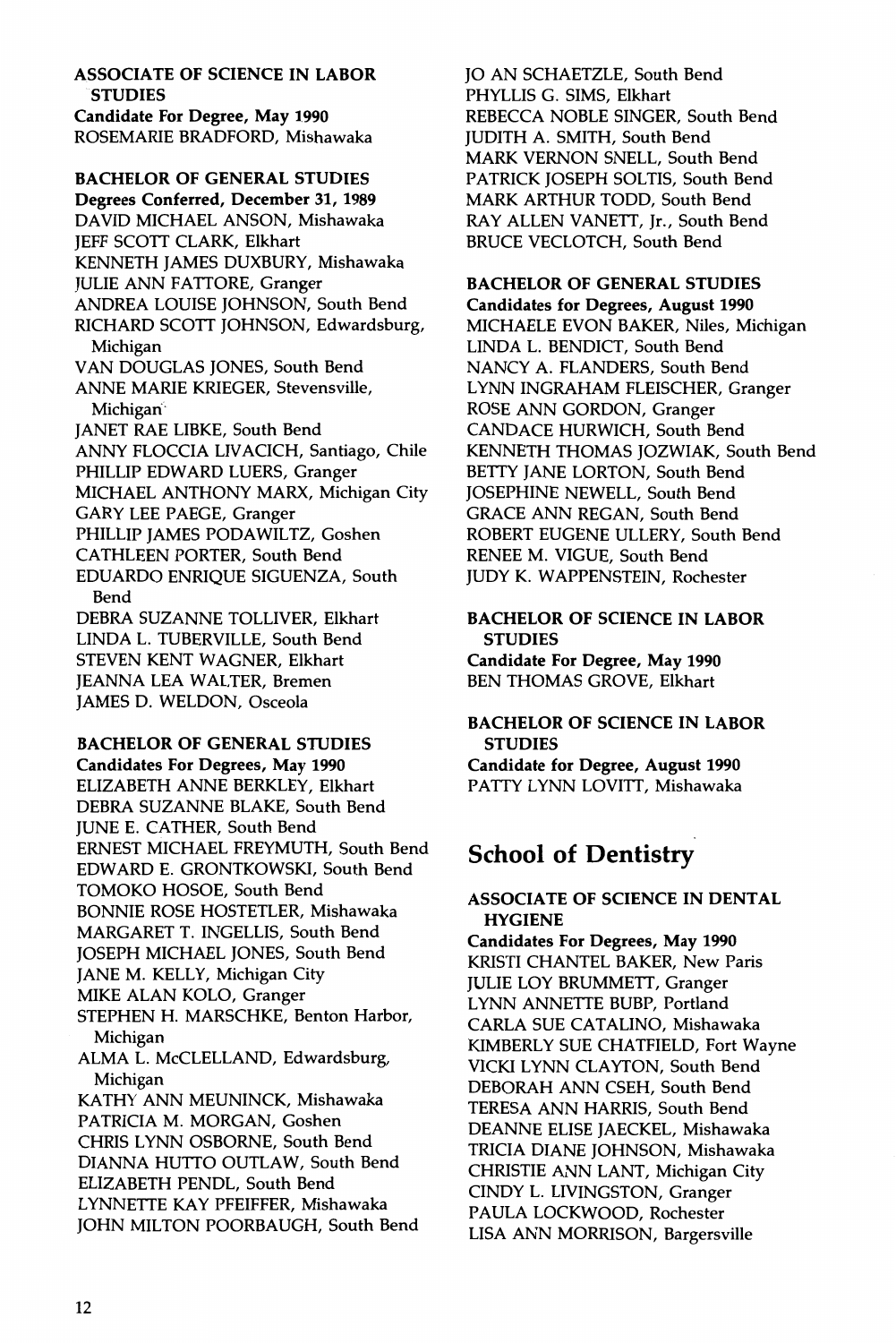SHELLEY RENEE PARKER, Knox CHERYL LOUISE RINGER, Culver PAULA RAE SAHAGUN, Warsaw JILL EILEEN SHAFFER, South Bend MARCI A. VOGEL, South Bend

### **Division of Education**

### **ASSOCIATE OF SCIENCE IN EARLY CHILDHOOD**

**Degrees Conferred, December 31, 1989**  JESSICA LYN BLIEDEN, Michigan City JENNIFER LYNNE LOOTENS, South Bend

**BACHELOR OF SCIENCE IN EDUCATION Degrees Conferred, December 31, 1989**  ADRIANA V. ALBURITEL-BURTON, Elkhart CINDY MARIE BILINSKI, Mishawaka KIMBERLY JEAN BOEHNLEIN, Bremen MARGO BROWN, La Porte CAROLYN B. BRUSSOW, South Bend BARBARA GAIL BUCKINGHAM, Plymouth SUSAN J. COOK, Niles, Michigan MICHELLE M. DEBAETS, Mishawaka JUDY MARIE DISTERHEFT, Mishawaka JACQUELINE RENEE DUDKOWSKI, South Bend ALICE MYUNG ECKERT, Mishawaka CAROLYN HACKER FARROW, Elkhart LORI HOSTETLER FOZO, Mishawaka KAREN MARIE GREEN, Plymouth MARGARET SUE HERMAN, South Bend

CHRISTINE Z. HOLLISTER, Osceola REBECCA JEAN LUEVANO, Niles, Michigan DEBRA JOAN NEWBILL, South Bend JUDY SCARBECK, South Bend SUE ANNA SCHULZ, Granger PHILLIP ERIC SEAGER, Buchanan, Michigan M. MARGO SENFF, South Bend

DARLENE EVELYN SNYDER, Plymouth PAMELA K. TICE, Goshen VICKI LYNN TOOTHAKER, South Bend TRACY LYNN WEDDINGTON, Goshen TODD F. WINDSOR, South Bend

### **BACHELOR OF SCIENCE IN EDUCATION Candidates For Degrees, May 1990**

CYNTHIA SUE ANDERSON, Lafayette MARCELLA JOAN BATES, South Bend JANET GAIL BEAM, Plymouth EUGENE E. BERG, Monterey JAMES BLAIR BOGER, Granger WAYNE E. BRADEN, Elkhart RASHEL DE AN CALHOUN, Argos

DAVID EUGENE CARPENTER, Bourbon JAMES ANDREW CERNAK, South Bend JAMI LYNN CINAL, Osceola JUDY L. COFFMAN, New Carlisle TAMMARA ANN COLLINS, Buchanan, Michigan WILLIAM A. CORN, Logansport LISA E. COX, Bremen AMY ELIZABETH CUNNIFF, South Bend GLORIA DeCAMPOS, Granger JENNIFER SUE ELL, Granger JANET LORRAINE ELLIOTT, Goshen SHERRY LYNNE EVANS, Mishawaka KARIN FIELDS, Niles, Michigan DENISE MICHELE GERSTLER, Granger DENNIS RAY GIDEN, South Bend TAMMIE ANN MAGIERA HAGEDORN, South Bend JOHN LESLIE HOKE, La Porte JEFFREY DEAN HUNTER, Rochester JANET SUE JERDON, Dowagiac, Michigan PATRICIA LOUISE KACHUR, Niles, Michigan BONNIE M. KAUFFMAN, Middlebury SHERRILL KAY KICKBUSH, Walkerton LISA A. KOSZYK, South Bend CHERYL M. KROFT, Rochester ANNA MAE LANTZ, Elkhart PAMELA D. LAYSON, Elkhart LAURA L. LYTELL, Elkhart TONYA M. JOHNSON MacHATTON, South Bend MARY E. MALONE, Niles, Michigan LAURA MAE MciNTIRE, South Bend PAUL ANTHONY McNARNEY, South Bend KATHERINE J. MILLER, Nappanee CHERYL KOPPENHOFER MINIX, Grovertown ROSAN LOUIS MOREHOUSE, New Carlisle PATRICIA JO MORRIS, Mishawaka PAUL A. NASH, South Bend BRENDA S. NEWCOMER, Lapaz BETH A. NICHOLS, South Bend KIMBERLY KAY NICKEL, Elkhart JAMES M. NIEB, South Bend THERESA SUZANNE NORTHAM, Lapaz CHARLOTTE A. OSWALD, South Bend TODD ANDREW REGINA, South Bend DEBBY YOUNG RICHARDS, South Bend JANET DARLENE ROBBINS, South Bend WENDY LOUISE RUTHERFORD, South Bend JODIE DENISE SMITH, Plymouth MICHELLE L. SMITH, South Bend CYNTHIA JANE SNYDER, South Bend DENEEN ANGELA SNYDER, Mishawaka JEANETTE HODGES SPENCER, Wyatt DIANNE LYNNE SPICHER, South Bend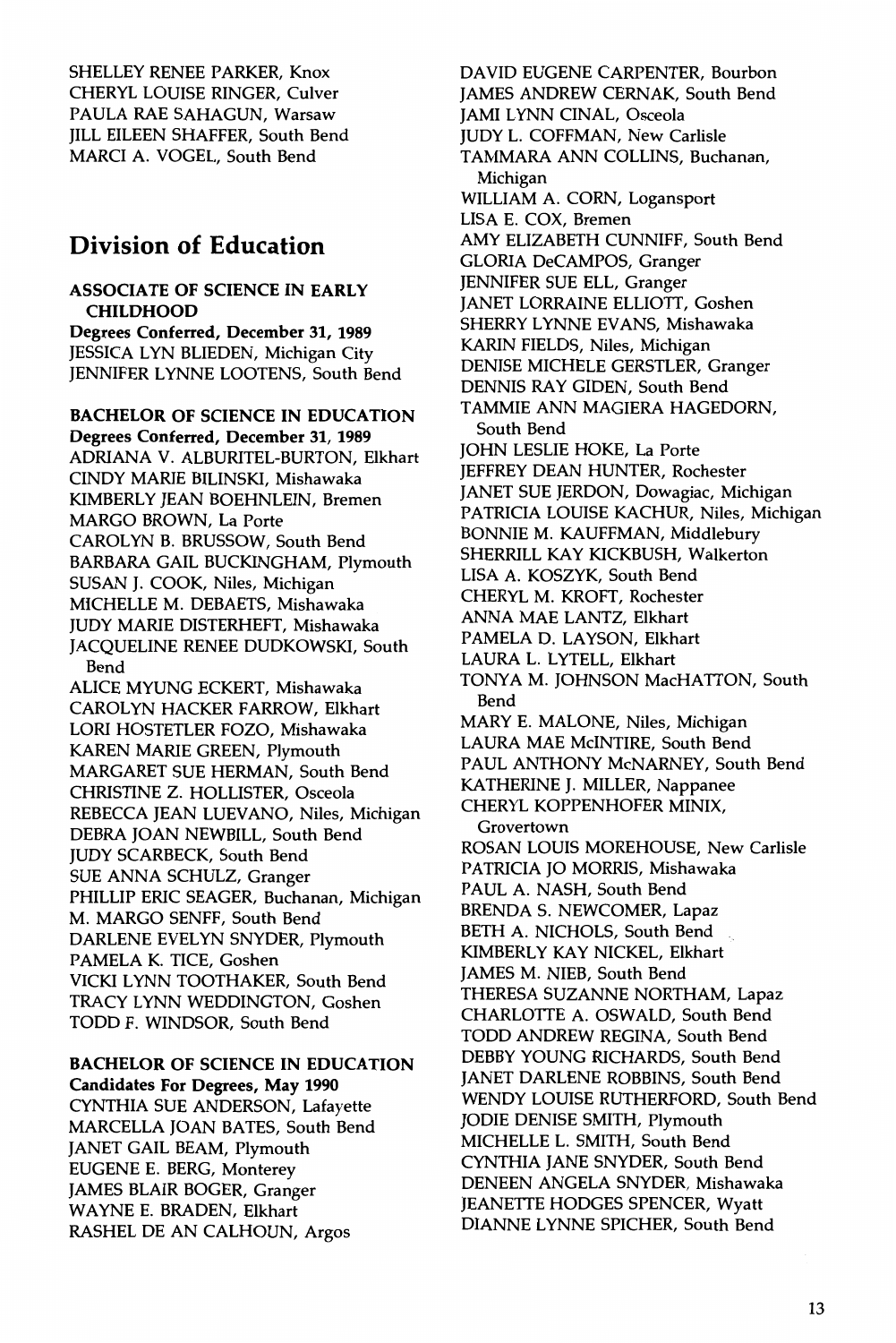KRISTEN ANN SWANSON, South Bend PATRICIA M. SZAKALY, South Bend ASTRID ELISABETH TACKETT, South Bend PAULA JEAN TERNET, Elkhart CHERYL HUNT UYHELII, Granger JOHN L. VOGEL, South Bend MARY ELAINE WAIN, Elkhart DENNIS WAYNE WETMORE, Elkhart GREGORY J. WIDNER, Elkhart KAREN CUTLER WYCKOFF, South. Bend

**BACHELOR OF SCIENCE IN EDUCATION Candidates for Degrees, August 1990**  EILLEEN PATRICE KALMAN, South Bend SHERRILL KAY KICKBUSH, Walkerton SUSAN ENNIS SHEETS, Elkhart

**MASTER OF SCIENCE IN EDUCATION Degrees Conferred, December 31, 1989**  KENT **J.** ADAMS, Rochester KRISTINE M. KOVATCH ALINSKY, La Porte KATHRYN ANN COLEMAN, Lakeville JADA ROCHELLE CONNER, Fort Wayne KEVIN ROBERT DONNELL, South Bend JANET DREW, Valparaiso AFIATI K. B. TAN GHAZALLI, South Bend KAREN LOUISE GODSHALK, Elkhart LISA LYNN HELLER, South Bend SHARLAINE D. HEMMINGSEN, Kansas City, Missouri JUDY FERN HUNSBERGER, Goshen RUTH YIE SUN KIM, Elkhart JOAN MARILYN LENNON, South Bend SHU-FEN TERESA CHENG LIN, Notre Dame CHARLES JAMES LONEY, South Bend SUE NANETTE MITTLEMAN, South Bend IRENE RATKIEWICZ, Osceola MARGARET GRADY SCHREIBER, Michigan **City** SUSANNE SIEBRASE, Argos SHIRLEY SINGLETON, La Porte KAREN SUE SMAKA, Bristol YAAKOV STOLBERG, South Bend KAY MELTON SZYMCZAK, Granger PEGGY JOAN VanLAERE, South Bend KIMBERLY ANNE WALKER, Mishawaka SHARON LINNETTE WALKER, South Bend JODIE LYNN YODER, Goshen

### **MASTER OF SCIENCE IN EDUCATION Candidates For Degrees, May 1990**

KENNETH WILLIAM ANDRZEJEWSKI, South Bend DENA RAE ARMSTRONG, South Bend CAROL A. AUGHEY, Elkhart CHRISTINE SZYMCAZK BANASZAK, New Carlisle

KAREN SUE BAER-BARKLEY, Niles, Michigan KATHLEEN COLEMAN BEASON, South Bend SHEILA SOLOMON BEERS, Argos CONNIE MARLENE BIEGEL, South Bend KATHERINE ELIZABETH BLISS-MOON, Elkhart ELLEN TERESE BORUTA-SNYDER, South Bend CAROLINE THERESE BRILL, South Bend SHERRY K. BURKHOLDER, Goshen MARTHA ANN CATANZARITE, Mishawaka REBECCA ANN COOK, South Bend CARLA SUE DARR, Syracuse GAYLE A. DAVIDHIZAR, Wakarusa JEANNE R. DAVIDSON, Elkhart GREGORY F. DIKOS, Granger KRISTINA MARIE DOBSON, Elkhart MARILYN DRANG, Ora JOHN STEWART EASTON, Jr., Hobart LARRY KEITH ELLIOTT, South Bend THOMAS LEE EMMONS, Mishawaka CHRISTINE MARY ETZEL, South Bend ANN ELAINE GARL, Elkhart LAURA **J.** GARWOOD, La Porte GERALDINE LYNN GEIGER, Elkhart SHARON VASCIL GENTNER, South Bend KARYLE M. GREEN, Mishawaka MICHELE RoANNE GOLDBERG, Mishawaka DEBRA GIBSON HAFFNER, Elkhart JEFFERY HATFIELD, Bristol VICKI ANN HOLDEN, Bremen SUSAN K. HOUK, South Bend JANE DIANE HOWERTER, Osceola CLAUDIA E. JOHNSON, South Bend LYDIA R. KELLER, Plymouth CARLA JEANNE KINDSCHI, Elkhart CINDY LUCILLE KISSINGER, Michigan City JERRY WALTER KOUSEN, La Porte JENA M. LEWIS, South Bend LISA BALDRIDGE LOSEE, Elkhart VICKI LYNN LOUGHLIN, South Bend SHARON ANN MARKS, Osceola TRACY DIANE MILLER, Goshen ROSEMARY MOEHLE, South Bend CARLA J. MORTON, New Carlisle PAUL GREGORY NEEL, Chesterton ROBERT ALAN REMENIH, South Bend SUELLA KAY ROBERTS, Osceola WILLIAM ROGGEMAN III, Peru ERIN ELLEN RYAN, Mishawaka NANCY ELLEN SAYER, South Bend KAREN MARY SCHEU, South Bend SUSAN ENNIS SHEETS, Elkhart ANN MARIE SOMMERS, South Bend

 $\blacksquare$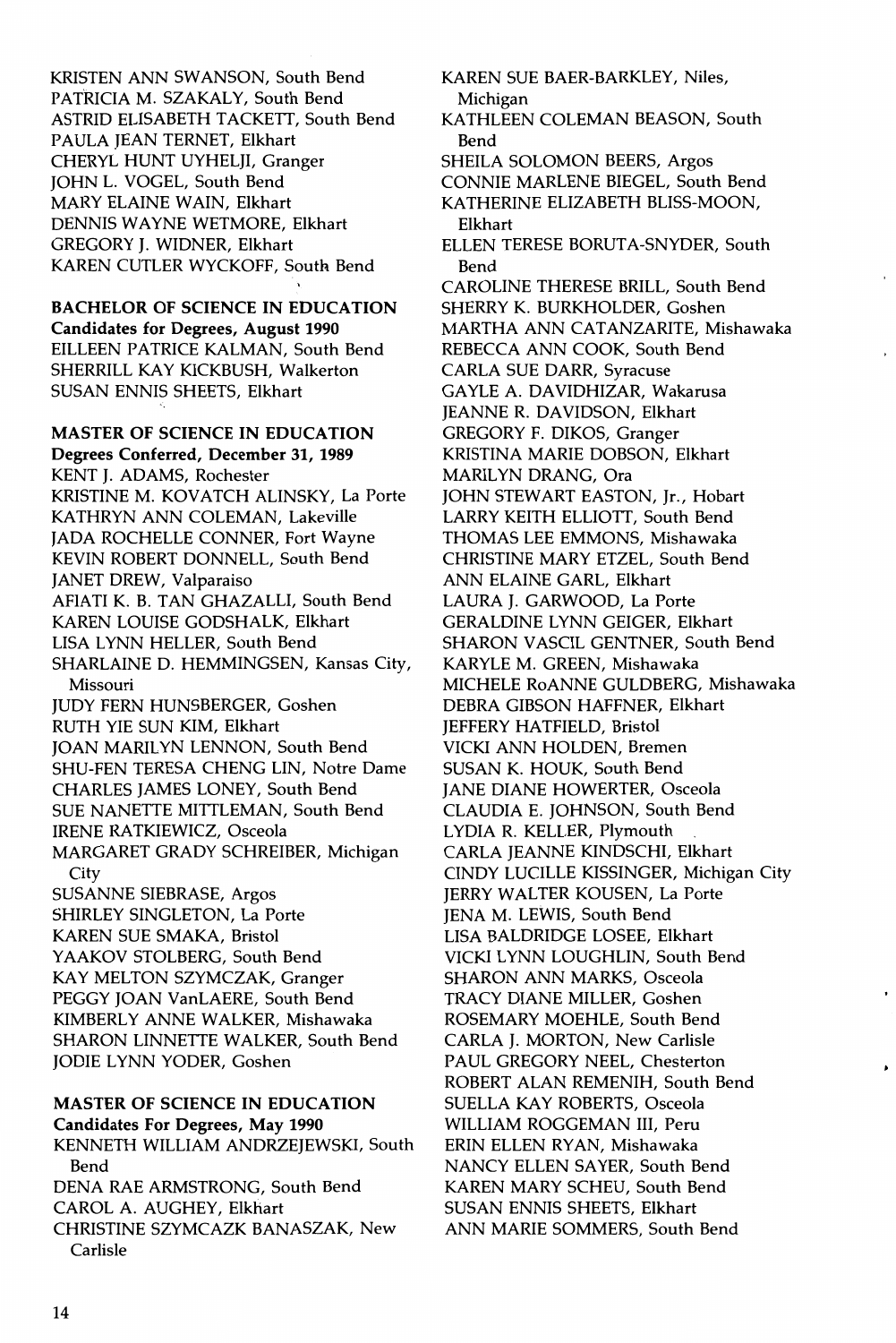PENNY SUE STRANG, South Bend DONALD S. TOROK, South Bend KRISTINE SMITH TOROK, South Bend GARY EDWARD TROST, La Porte RHEA MARIE TROWBRIDGE, South Bend NANCY JOAN WALTON, South Bend PHYLLIS MAE WEZEMAN, Mishawaka BRIAN WILLIAMSON, Plymouth GAIL ELLEN WIMBERLY, South Bend MARY ABIGAIL WISEMAN, Mishawaka KELLY JO YOUNG, Culver LOUISE ANGELA YOUNG, Mishawaka

MASTER OF SCIENCE IN EDUCATION Candidates for Degrees, August 1990 SALLY JANE ABARR, South Bend MARIANNE M. ANDERSON, Whiting KAREN BERGLUND BAIERL, South Bend SHERRY LYNN BAKI-HASHEMI, Plymouth LORI L. BOWERS, Mishawaka MARY HAGLIN BROCKWAY, Michigan City BONNIE ANN BRUESKE, South Bend DONNA D. BERNS COLEMAN, Mishawaka ERIKA KICHIK CRIPE, Goshen SCOTT DAVID DeHART, Mishawaka CARROLL L. DENTON, Knox RITA KAY DICKEY, Mishawaka ALICIA H. ELLIOTT, La Porte KATHY L. FISHER, Hammond ROBERT J. GARRITY, Plymouth GALE MARIE GONDER, Michigan City CHERYL LEIGH FUGAL, Elkhart SANDRA ANN GEMMER, Osceola DENISE MARIE GOSZTOLA, Mishawaka RODNEY D. HAMMAN, Etna Green JOHN WILLIAM HENSLER, South Bend STEPHEN D. HICKMAN, South Bend TERRY ALLEN HOWARD, Walkerton SCOTT ALLEN HURTLE, Elkhart DOROTHY MAE KENDRICKS, Gary DAWN H. KESSLER, Elkhart KAREN CHRISTINE KIMBRIEL, South Bend DIANE RODWAY KNIGHT, Plymouth SCOTT H. LaPLACE, Osceola PAUL RICHARD LAUVER, Howe ROCKIE ALLEN LEVI, Argos DONNA MARIE LYNCH, La Porte MICHELLE CARROLL MARSHALL, Pierceton CHERYL McCLURE, Michigan City MARY MARJORIE MILLBERN, Warsaw SUSAN ELIZABETH MILLER, South Bend GWENDOLYN A. NACE, South Bend RANDY LEE NICKS, Indianapolis KAREN H. PAYTON, South Bend GAYLE DENISE PERRY, South Bend PATRICIA ANN PITTMAN, South Bend

ELIZABETH ANN RANSCHAERT, South Bend BRUCE ALLEN ROGERS, Goshen ROSEMARY ANN RUPP, Goshen MARION LOUISE SANDERS, Syracuse MARGARET E. SCHER, Granger BARBARA A. SCOTT, Warsaw SUE ANN SEARS, Mishawaka MAE ELLA SIMS, Elkhart BARBARA J. SMITH, South Bend MICHAEL AUGUST SPRETNJAK, Elkhart DANA MARIE THOMPSON, Michigan City MARY ANN THORPE, South Bend DONALD S. TOROK, South Bend DONNA MARIE WILK, Valparaiso CHARLES KIRBY WILLIS, Gary SHIRLEY ANNE WINEGEART, Middlebury

### **Division of Music**

BACHELOR OF MUSIC Degree Conferred, December 31, 1989 JULIANNE M. MIRANDA, Granger

BACHELOR OF MUSIC Candidates For Degrees, May 1990 VICTORIA LYNN DEMAREE, South Bend DEAN ALLEN SWIHART, Plymouth BRUCE EDWARD WOLFE, South Bend

BACHELOR OF MUSIC EDUCATION Candidates For Degrees, May 1990 DEAN ALLEN SWIHART, Plymouth BRUCE EDWARD WOLFE, South Bend

### MASTER OF MUSIC IN STUDIO **TEACHING**

Candidates for Degrees, August 1990 PAULA CAROL HARRIS, South Bend RONALD ALFRED NELSON, Elkhart JOAN M. TROYER, Elkhart

### **School of Nursing**

ASSOCIATE OF SCIENCE IN NURSING Candidates For Degrees, May 1990 JULIE SUZANNE BLAND, South Bend BEVERLY DIANE BYFIELD, Bourbon LINDA RAE COLE, South Bend CLAUDIA JO DAVIS, Goshen JENNIFER R. EGYHAZI, South Bend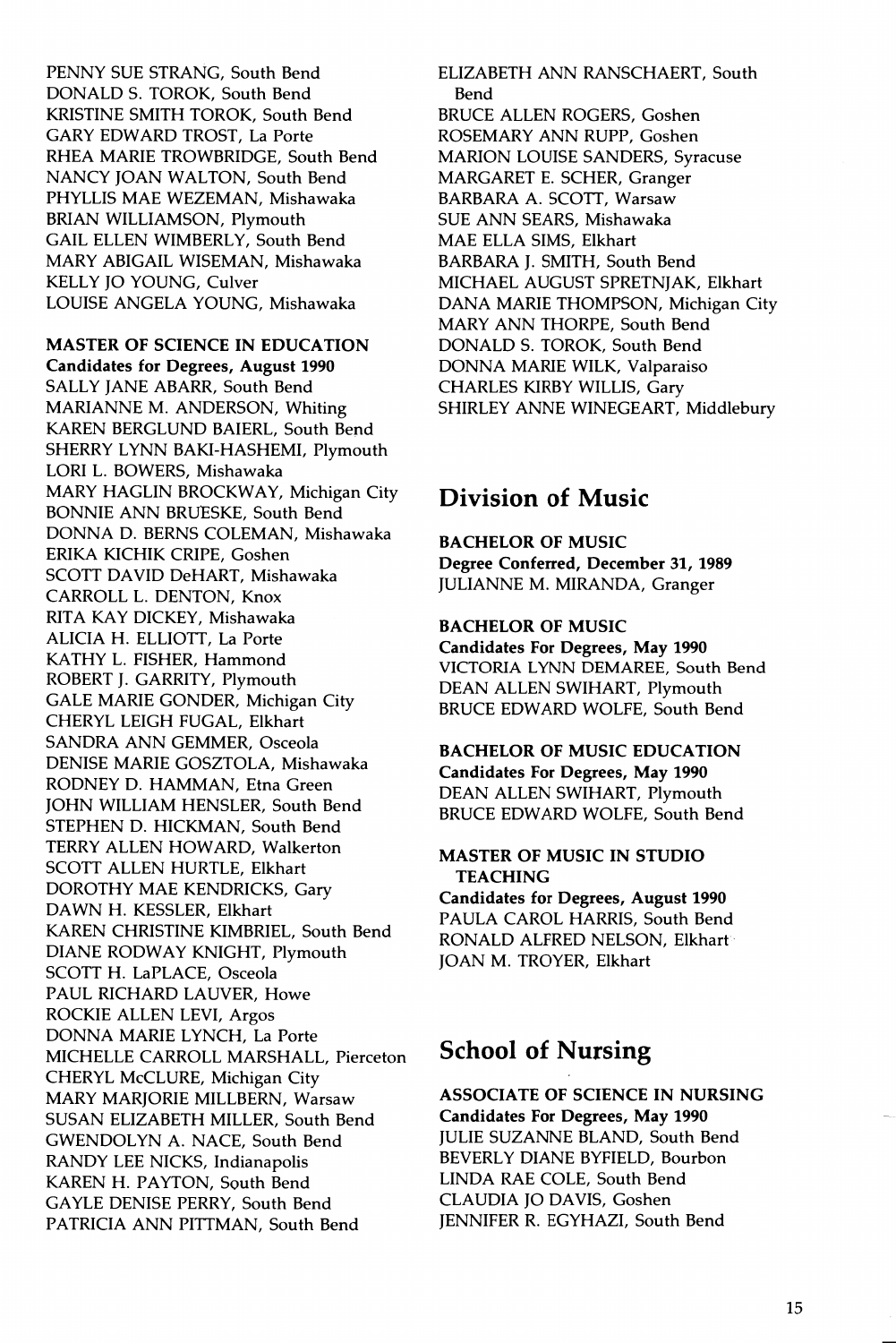PATSY LEE FAWLEY, South Bend KATHRYN S. HIPSKIND, Lakeville DONNA JOLENE HUIRAS, Silver Lake LESLIE J. LEVELL, Elkhart SUSAN MARIE LOWE, Bourbon CAROLYN ANN MALSTAFF, Granger RHONDA JEANENE MEECE, South Bend DEBRA A. PFLUGNER, Mishawaka EVELYN ELAINE SCOTT, Bourbon CAROL ANNE SHORT, South Bend ZUBEDA BADRUDDIN SOM)I, South Bend ISABELLE T. STACHOWIAK, South Bend DEBRA DIANE WIECZOREK, Mishawaka REBECCA ANN WILDE, South Bend

### BACHELOR OF SCIENCE IN NURSING

Candidates For Degrees, May 1990 MARY ELLEN ANDERSON, South Bend MARY L. BABBITT, South Bend SANDRA JEANNE BURLINGAME, South Bend

CAROL SUE CORNELIS, Osceola AUDREY FRANCIS DOWNEY, Argos ROSEANN EDDY, South Bend SUZANNE EILEEN FRITZ, Mishawaka CYNTHIA ANNE JOHNSON, Goshen CHRISTINE ANN KELLER, New Carlisle DEBRA ANN KOMINOWSKI, South Bend CONSTANCE ANNA MARCINIAK, South Bend

DONNA MARIE MOLNAR-GLUECKERT, South Bend

MASHELLE RENEE MONHAUT, Bremen MARIBETH SUE PRESNAL, Mishawaka DIANNA MARLENE SCOTT, South Bend DEBRA MARIE SPARKS, South Bend JEANNIE A. STORM, Elkhart MELISSA ANNE TAULBEE, South Bend BONNIE MARIE TECZA, Goshen LAURA FRANCES THOMPSON, South Bend DIANNE CHASTEEN TRIPODI, Plymouth DONNA LYNN VAN VOOREN, Mishawaka JUDY K. WELLS, South Bend CAROL LOUISE WHALEN, South Bend

### **School of Public and Environmental Affairs**

### ASSOCIATE OF SCIENCE IN CRIMINAL **IUSTICE**

Degrees Conferred, December 31, 1989 BRYAN DAVID FOX, South Bend SUSAN ELAINE LEELING, Elkhart LINDA L. PATTERSON, Mishawaka MICHELLE RENEE YATES, Michigan City

### ASSOCIATE OF SCIENCE IN CRIMINAL **IUSTICE**

Candidates For Degrees, May 1990 ERIK RICHARD CHALMAN, South Bend BRIAN COSTA, Mishawaka ANDY HOWARD DONIS, Elkhart PATRICIA YVONNE EVANS, Mishawaka TRACY NORRIS REDLIN, Nappanee JOHN JACOB STARCEVICH, Bremen

### ASSOCIATE OF SCIENCE IN CRIMINAL **IUSTICE**

Candidate for Degree, August 1990 SARA LOUISE JOHNSON MILLS, Mongo

### BACHELOR OF SCIENCE IN CRIMINAL **IUSTICE**

Degrees Conferred, December 31, 1989 CATHERINE ANNE CALVERT, Elkhart DOUG GROW, Granger ROBERT JAMES PERSONETTE, Mishawaka DENISE YOLANDE SNYDER, Mishawaka NANCY JUNE TRAVIS, Mishawaka

### BACHELOR OF SCIENCE IN CRIMINAL **JUSTICE**

Candidates For Degrees, May 1990 JOHN BRADLEY BAXTER, South Bend STACY JOANNE CHELMINIAK, South Bend MICHAELLE MARIE GROOM, Mishawaka LYNN SUZANNE KAMIAK, Mishawaka COLLEEN LAUR MELENDY, New Buffalo, Michigan FLOYDIA B. OWENS, South Bend RUSSELL EDWARD PARISH, Elkhart

### BACHELOR OF SCIENCE IN CRIMINAL **IUSTICE**

Candidate for Degree, August 1990 ERIK RICHARD CHALMAN, South Bend

### BACHELOR OF SCIENCE IN PUBLIC AFFAIRS

Degrees Conferred, December 31, 1989 GAIL M. McGARRITY, Mishawaka EDWARD L. McHENRY, South Bend BARBARA S. PANTOS, La Porte ELISE WALKER PFAFF, South Bend

### BACHELOR OF SCIENCE IN PUBLIC AFFAIRS

Candidates For Degrees, May 1990 ELMA BAUTISTA, South Bend DAVID MERYL BELT, Mishawaka MARK ERNEST BONEK, Elkhart DIANE KAY DARR, Syracuse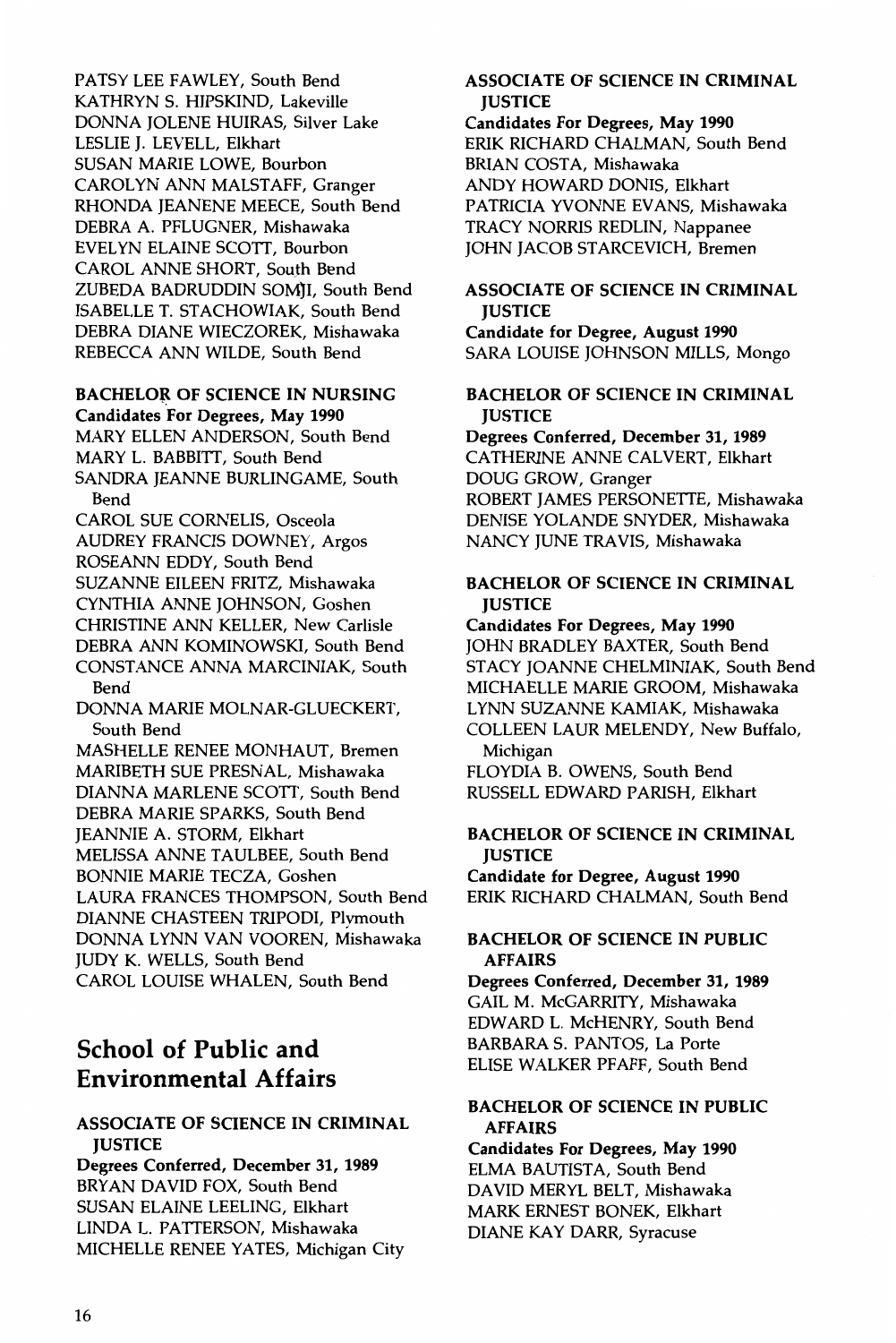MORRIS G. DeGEYTER, Mishawaka JOSEPH MICHAEL DORAN, South Bend CHRISTINA MARIE FOSTER, South Bend EDWARD JOHN FREDLAKE, South Bend MICHELLE RENEE GREEN, Elkhart DAVID NEALE GUNN, South Bend JULIA TOWNSEND NABAA, South Bend PATRICK E. PINGEL, South Bend DOUG SPENCER SCHNELL, Elkhart DOUGLAS SCOTT STACHOWIAK, South Bend NANCY A. TROUP, Goshen

DOUGLAS WALTER WAY, South Bend JANE LYNN WYGANT, South Bend

### BACHELOR OF SCIENCE IN PUBLIC AFFAIRS

Candidates for Degrees, August 1990 DAVID WALTER SANDERS, Mishawaka SUZANNE MARIE SPENCE, Goshen STEPHANIE LYNN MYERS WAGONER, Mishawaka

MASTER OF PUBLIC AFFAIRS Degrees Conferred, December 31, 1989 SANDRA MARIE CHELMINIAK, Osceola KATHERINE ANN GRAWN, South Bend NANCY JO GRENERT, Elkhart IMOGENE MAXINE JENSEN, Michigan City

### MASTER OF PUBLIC AFFAIRS

Candidates For Degrees, May 1990 JANICE CUNNINGHAM, Nappanee MARTIN LEE GERSEY, South Bend BASSIE KAMARA, South Bend ALFRED PAUL KIRSITS, South Bend JULIA R. LEATHERMAN, Goshen MARILYNN LEE LIVRONE, South Bend PAUL EDWARD McMINN, South Bend ROXANNE JEAN MURPHY, Mishawaka JANE MARIE POMEROY, Mishawaka STEPHEN MARSHALL QUEIOR, Mishawaka HARRY J. SIMS, Elkhart DENNIS SULLIVAN, Osceola G. THOMAS WRASSE II, Buchanan, Michigan

### MASTER OF PUBLIC AFFAIRS

Candidates for Degrees, August 1990 PHILLIP EDWIN CREWSON, Goshen ROLF FREDRICK DONHOWE, Elkhart DOUGLAS CARL McCLURE, Michigan City GLENN McQUEEN, South Bend

### Division of Purdue Technology ASSOCIATE OF APPLIED SCIENCE IN ELECTRICAL ENGINEERING TECHNOLOGY

Candidates for Degrees, May 1990 ROBERT DALE ANDERSON, South Bend VICTOR S. MARQUIS, South Bend RON LEE McDONALD, South Bend GREGORY D. NIEMANN, South Bend PATRICIA ANN ST. CLAIR, South Bend NELSON WEINDLING, South Bend

#### ASSOCIATE OF APPLIED SCIENCE IN ELECTRICAL ENGINEERING **TECHNOLOGY**

Candidate for Degree, August 1990 JAMES SCHRECK, Goshen

### ASSOCIATE OF APPLIED SCIENCE IN MECHANICAL ENGINEERING **TECHNOLOGY**

Candidates for Degrees, May 1990 JONATHAN BROWN, Elkhart KEVIN DUANE LOCKWOOD, Mishawaka NICHOLAS PELLUS, Elkhart ANTHONY M. SIPPEL, Elkhart